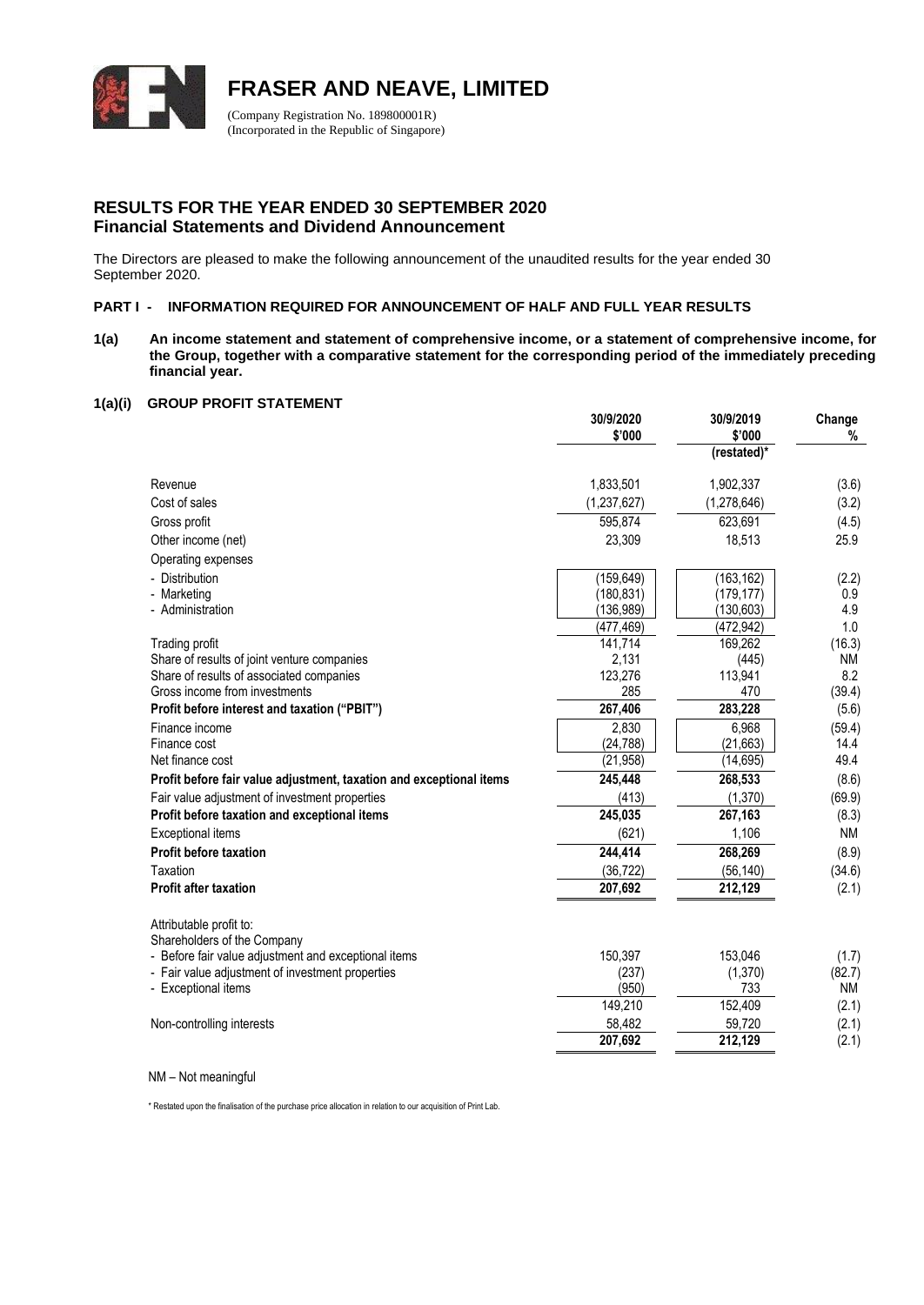

# **1(a)(ii) BREAKDOWN AND EXPLANATORY NOTES TO GROUP PROFIT STATEMENT**

|                                                                     |                     | Group                              |             |  |
|---------------------------------------------------------------------|---------------------|------------------------------------|-------------|--|
|                                                                     | 30/9/2020<br>\$'000 | 30/9/2019<br>\$'000<br>(restated)* | Change<br>% |  |
| <b>Operating expenses</b><br>Included in operating expenses are:    |                     |                                    |             |  |
| Depreciation & amortisation                                         | (87, 924)           | (61,001)                           | 44.1        |  |
| Allowance for bad and doubtful debts                                | (8, 559)            | (308)                              | ΝM          |  |
| Allowance for inventory obsolescence                                | (9, 179)            | (7, 529)                           | 21.9        |  |
| Employee share-based expense                                        | (5, 372)            | (2, 213)                           | 142.7       |  |
| Other income (net)<br>Gain on disposal of fixed assets              | 223                 | 11,631                             | (98.1)      |  |
| Foreign exchange gain/(loss)                                        | 939                 | (1, 431)                           | <b>NM</b>   |  |
| <b>Taxation</b><br>Over/(Under) provision of prior year taxation    | 7,452               | (6, 312)                           | <b>NM</b>   |  |
| <b>Exceptional items</b><br>Insurance claim relating to fire        | 739                 | 1,019                              | (27.5)      |  |
| Provision for restructuring and re-organisation costs of operations | (1,010)             | (910)                              | 11.0        |  |
| Share of exceptional items of a joint venture company               | (350)               |                                    | <b>NM</b>   |  |
| Gain on disposal of investment property                             |                     | 1,176                              | ΝM          |  |
| Investment property written off                                     |                     | (179)                              | <b>NM</b>   |  |
|                                                                     | (621)               | 1,106                              |             |  |
| PBIT as a percentage of revenue                                     | 14.6%               | 14.9%                              |             |  |

NM - Not meaningful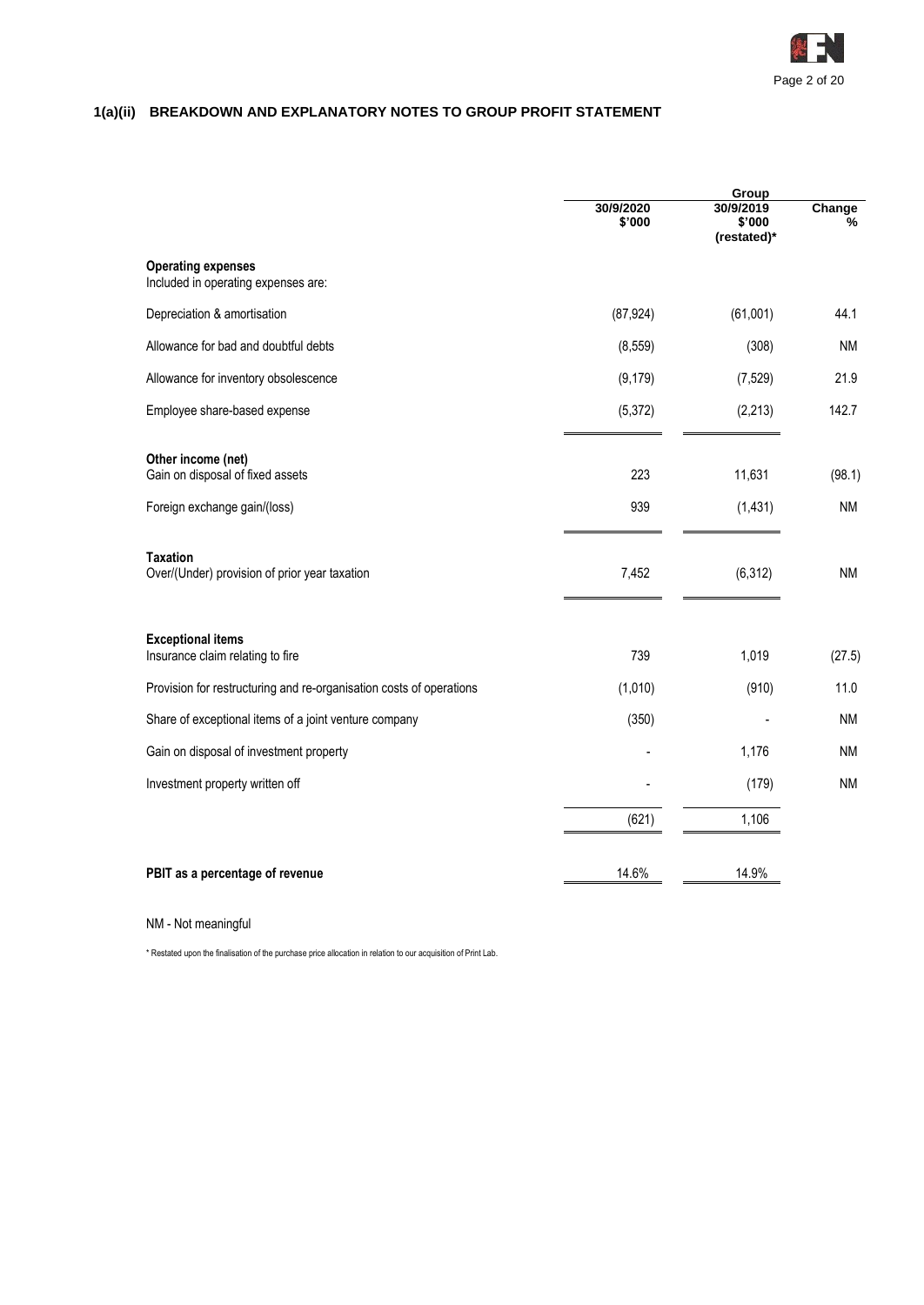

# **1(a)(iii) STATEMENT OF COMPREHENSIVE INCOME**

|                                                                                                       | Group               |                                    |  |
|-------------------------------------------------------------------------------------------------------|---------------------|------------------------------------|--|
|                                                                                                       | 30/9/2020<br>\$'000 | 30/9/2019<br>\$'000<br>(restated)* |  |
| <b>Profit after taxation</b>                                                                          | 207,692             | 212,129                            |  |
| Other comprehensive income:                                                                           |                     |                                    |  |
| Items that are or may be reclassified subsequently to profit statement                                |                     |                                    |  |
| Share of other comprehensive income of associated companies                                           | (59)                | 103                                |  |
| Fair value changes on derivative financial instruments                                                | (13, 329)           | (1, 447)                           |  |
| Currency translation difference                                                                       | (21, 628)           | 55,618                             |  |
|                                                                                                       | (35,016)            | 54,274                             |  |
| Items that will not be reclassified to profit statement                                               |                     |                                    |  |
| Fair value changes on equity investments measured at fair value through other<br>comprehensive income | (1,509)             | (6, 223)                           |  |
| Remeasurement of defined benefit obligations                                                          | (405)               | (839)                              |  |
|                                                                                                       | (1, 914)            | (7,062)                            |  |
| Other comprehensive income for the year, net of taxation                                              | (36, 930)           | 47,212                             |  |
| Total comprehensive income for the year                                                               | 170,762             | 259,341                            |  |
| Total comprehensive income attributable to:                                                           |                     |                                    |  |
|                                                                                                       |                     |                                    |  |
| Shareholders of the Company                                                                           | 113,885             | 196,085                            |  |
| Non-controlling interests                                                                             | 56,877              | 63,256                             |  |
|                                                                                                       | 170,762             | 259,341                            |  |
|                                                                                                       |                     |                                    |  |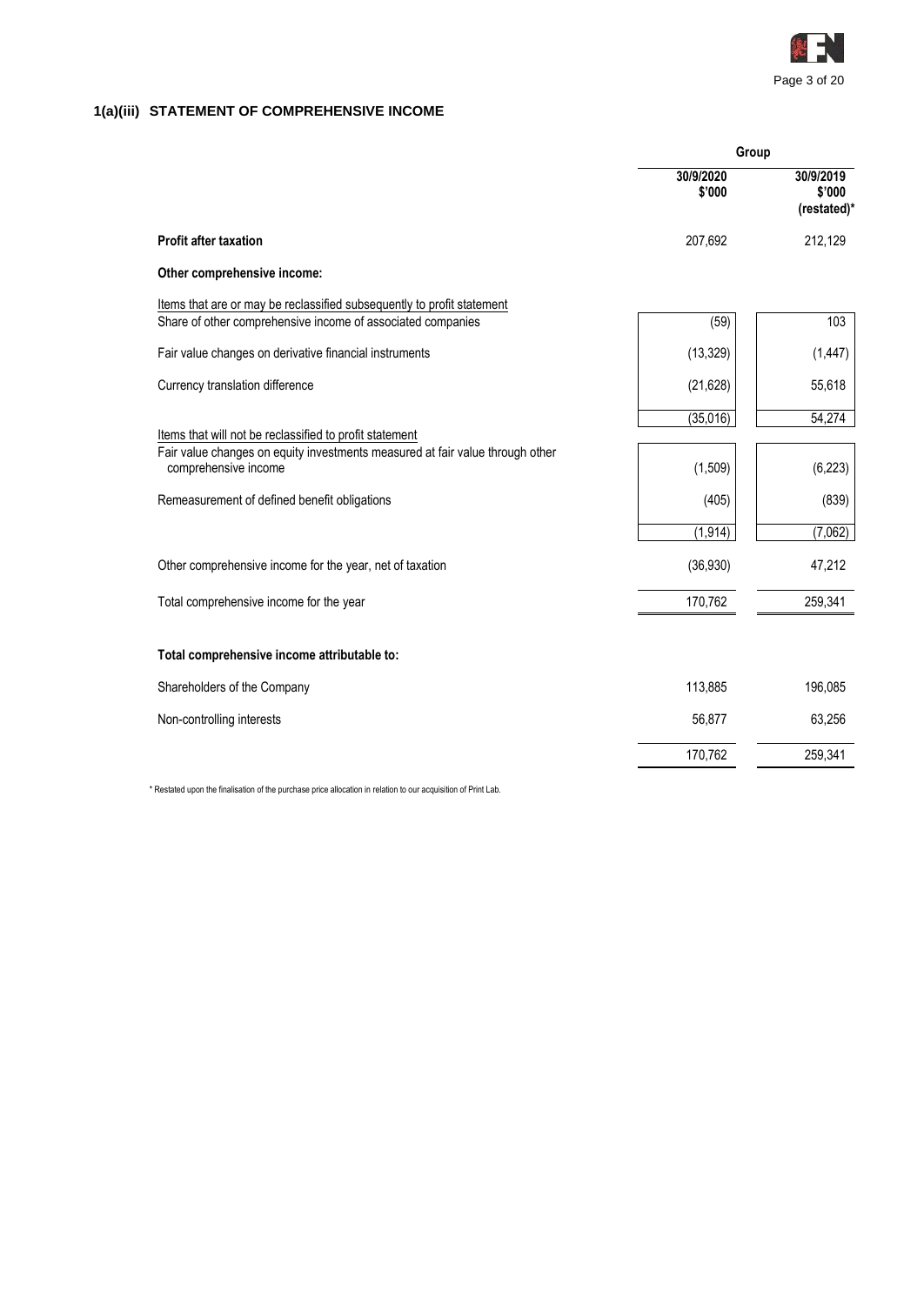

#### **1(b)(i) A statement of financial position (for the issuer and Group), together with a comparative statement as at the end of the immediately preceding financial year.**

### **BALANCE SHEETS**

|                                           |                              | Group                                       | Company                      |                              |  |  |
|-------------------------------------------|------------------------------|---------------------------------------------|------------------------------|------------------------------|--|--|
|                                           | As at<br>30/9/2020<br>\$'000 | As at<br>30/9/2019<br>\$'000<br>(restated)* | As at<br>30/9/2020<br>\$'000 | As at<br>30/9/2019<br>\$'000 |  |  |
| <b>SHARE CAPITAL AND RESERVES</b>         |                              |                                             |                              |                              |  |  |
| Share capital                             | 855,870                      | 853,549                                     | 855.870                      | 853,549                      |  |  |
| Reserves                                  | 2,112,668                    | 2,079,734                                   | 771,355                      | 841,355                      |  |  |
|                                           | 2,968,538                    | 2,933,283                                   | 1,627,225                    | 1,694,904                    |  |  |
| <b>NON-CONTROLLING INTERESTS</b>          | 427,115                      | 399,828                                     |                              |                              |  |  |
|                                           | 3,395,653                    | 3,333,111                                   | 1,627,225                    | 1,694,904                    |  |  |
| Represented by:                           |                              |                                             |                              |                              |  |  |
| <b>NON-CURRENT ASSETS</b><br>Fixed assets | 771,571                      | 687,140                                     | 5,288                        | 1,101                        |  |  |
| Investment properties                     | 17,075                       | 17,501                                      |                              |                              |  |  |
| Properties held for development           | 18,114                       | 18,490                                      |                              |                              |  |  |
| Subsidiary companies                      |                              |                                             | 2,172,844                    | 2,222,649                    |  |  |
| Joint venture companies                   | 166,605                      | 169,898                                     | 38,965                       | 38,965                       |  |  |
| Associated companies                      | 2,668,602                    | 2,620,675                                   |                              |                              |  |  |
| Intangible assets                         | 133,695                      | 131,248                                     | 652                          | 175                          |  |  |
| <b>Brands</b>                             | 27,354                       | 27,513                                      | 212                          | 212                          |  |  |
| Other investments                         | 6,147                        | 7,656                                       | 206,298                      | 207,800                      |  |  |
| Other receivables<br>Deferred tax assets  | 2,272<br>4,516               | 2,735<br>2,884                              | 249                          | 2                            |  |  |
|                                           | 3,815,951                    | 3,685,740                                   | 2,424,508                    | 2,470,904                    |  |  |
|                                           |                              |                                             |                              |                              |  |  |
| <b>CURRENT ASSETS</b>                     |                              |                                             |                              |                              |  |  |
| Inventories<br>Trade receivables          | 296,724<br>271,823           | 262,130<br>277,025                          |                              |                              |  |  |
| Other receivables                         | 94,899                       | 66,256                                      | 4,813                        | 855                          |  |  |
| Related parties                           | 8,664                        | 7,871                                       | 735                          | 807                          |  |  |
| Subsidiary companies                      |                              |                                             | 49,862                       | 12,000                       |  |  |
| Joint venture companies                   | 1,179                        | 1,162                                       |                              |                              |  |  |
| Associated companies                      | 7                            | 14                                          | 4                            | 5                            |  |  |
| Cash and bank deposits                    | 285,479                      | 420,333                                     | 8,622                        | 15,418                       |  |  |
|                                           | 958,775                      | 1,034,791                                   | 64,036                       | 29,085                       |  |  |
| <b>Deduct: CURRENT LIABILITIES</b>        |                              |                                             |                              |                              |  |  |
| Trade payables                            | 161,122                      | 182,475                                     |                              |                              |  |  |
| Other payables                            | 211,759                      | 247,223                                     | 13,850                       | 11,773                       |  |  |
| Related parties                           | 4,891                        | 7,222                                       | 220                          | 1,593                        |  |  |
| Subsidiary companies                      |                              |                                             | 5,174                        | 4,376                        |  |  |
| Associated companies<br>Lease liabilities | 398<br>14,268                | 1,186                                       | 2,353                        |                              |  |  |
| <b>Borrowings</b>                         | 42,701                       | 9,226                                       |                              |                              |  |  |
| Provision for taxation                    | 49,639                       | 54,275                                      | 4,296                        | 2,964                        |  |  |
|                                           | 484,778                      | 501,607                                     | 25,893                       | 20,706                       |  |  |
| <b>NET CURRENT ASSETS</b>                 | 473,997                      | 533,184                                     | 38,143                       | 8,379                        |  |  |
| Deduct: NON-CURRENT LIABILITIES           |                              |                                             |                              |                              |  |  |
| Other payables                            | 30,262                       | 25,564                                      |                              |                              |  |  |
| Subsidiary companies                      |                              |                                             | 833,019                      | 784,258                      |  |  |
| Lease liabilities                         | 25,168                       |                                             | 2,380                        |                              |  |  |
| Borrowings                                | 795,888                      | 820,458                                     |                              |                              |  |  |
| Provision for employee benefits           | 18,414                       | 20,167                                      |                              |                              |  |  |
| Deferred tax liabilities                  | 24,563<br>894,295            | 19,624<br>885,813                           | 27<br>835,426                | 121<br>784,379               |  |  |
|                                           | 3,395,653                    | 3,333,111                                   | 1,627,225                    | 1,694,904                    |  |  |
|                                           |                              |                                             |                              |                              |  |  |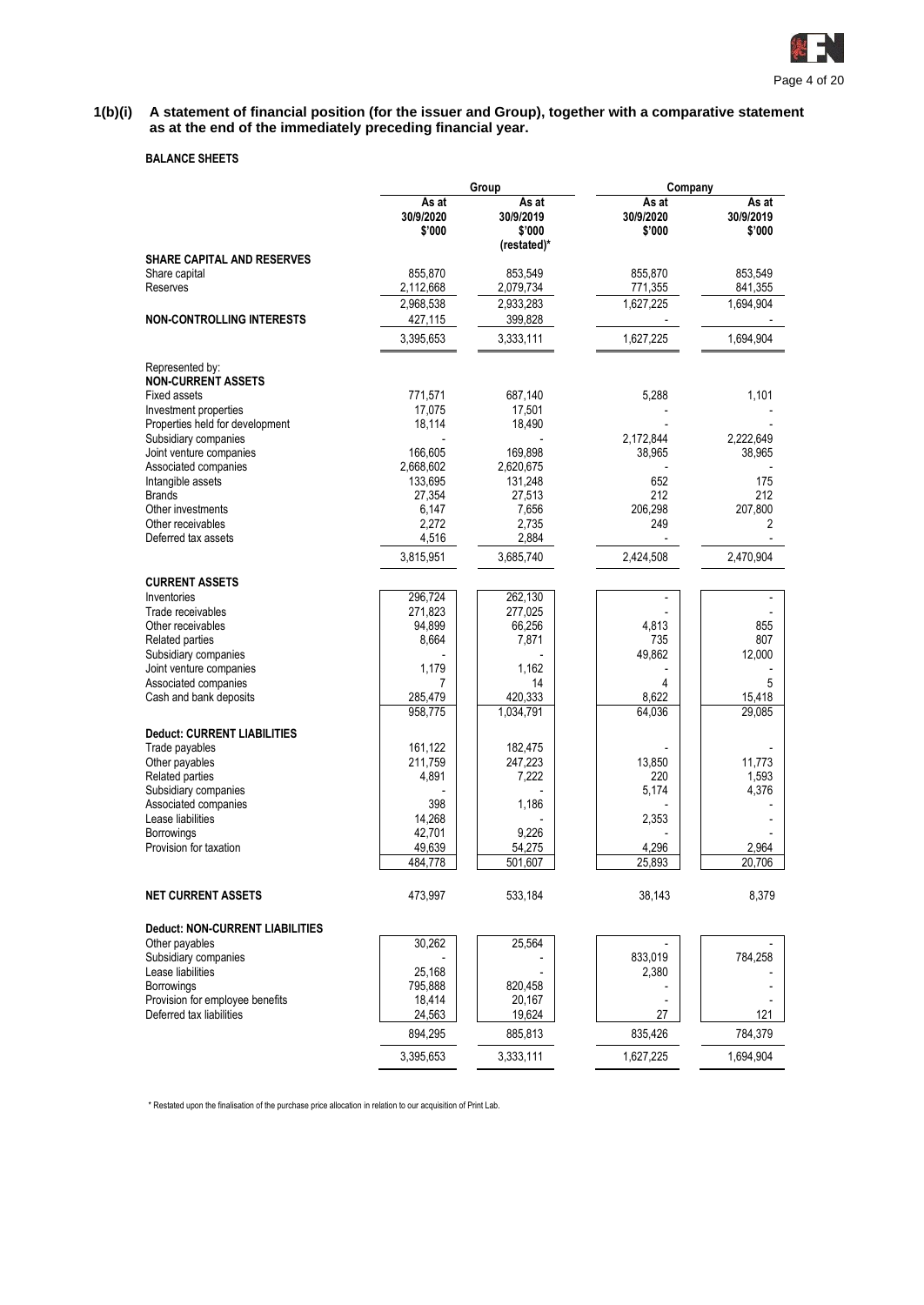

#### **1(b)(ii) Aggregate amount of Group's borrowings and debt securities.**

**The Group's borrowings and debt securities as at the end of the financial period reported on, and comparative figures as at the end of the immediately preceding financial year:**

### **Amount repayable in one year or less, or on demand**

|           |                     | As at 30/9/2020<br>\$'000 | As at 30/9/2019<br>\$'000 |
|-----------|---------------------|---------------------------|---------------------------|
| Secured   | ٠<br>٠              | $\,$                      | 93                        |
| Unsecured | ٠<br>$\blacksquare$ | 42,701                    | 9,133                     |
|           |                     | 42,701                    | 9,226                     |

### **Amount repayable after one year**

|           |        | As at 30/9/2020<br>\$'000 | As at 30/9/2019<br>\$'000 |
|-----------|--------|---------------------------|---------------------------|
| Secured   | ٠<br>٠ | $\overline{\phantom{0}}$  | 209                       |
| Unsecured | ٠<br>٠ | 795,888                   | 820,249                   |
|           |        | 795,888                   | 820,458                   |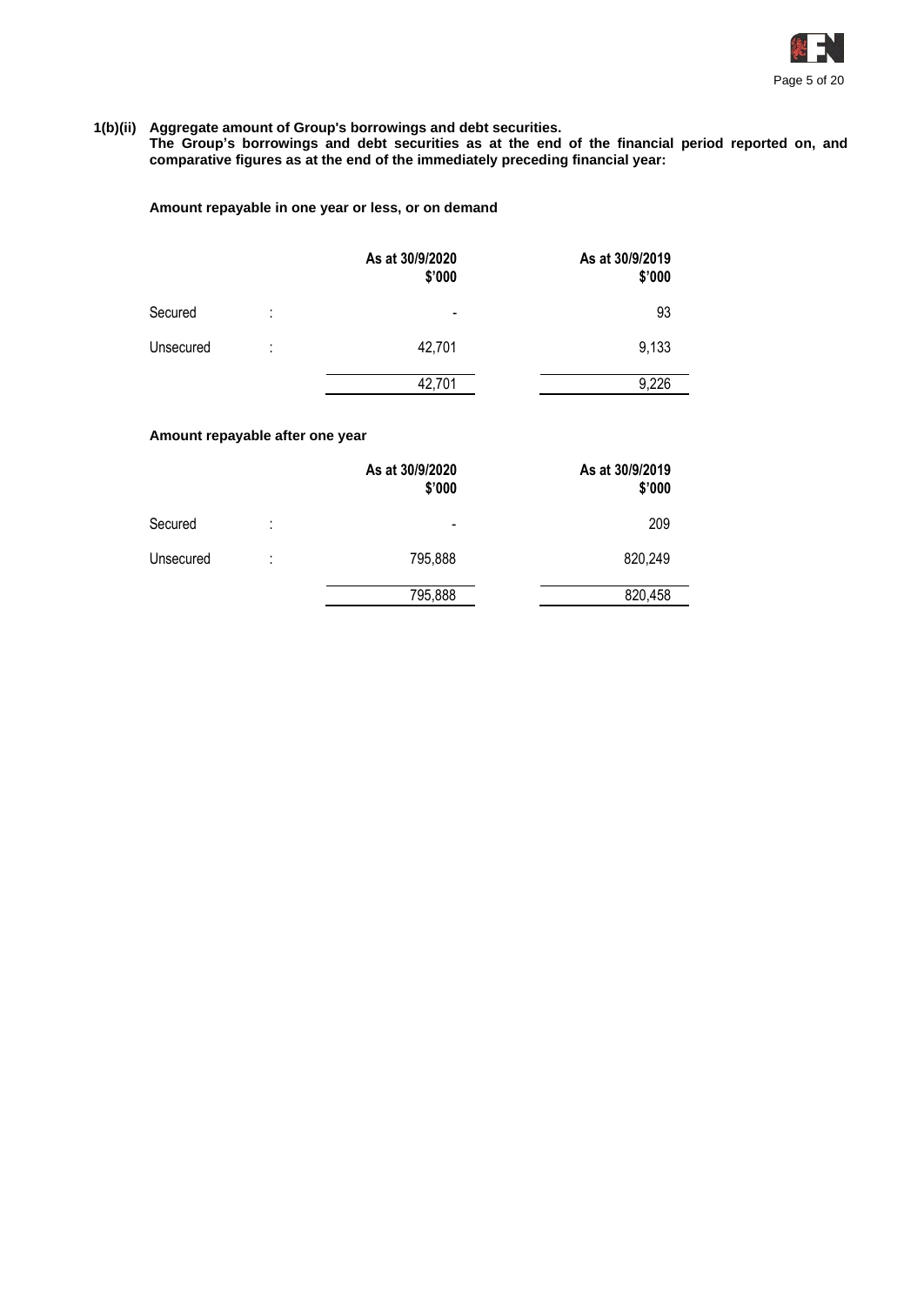

#### **1(c) A statement of cash flows (for the Group), together with a comparative statement for the corresponding period of the immediately preceding financial year.**

|                                                                                        | 30/9/2020<br>\$'000 | 30/9/2019<br>\$'000 |
|----------------------------------------------------------------------------------------|---------------------|---------------------|
| <b>CASH FLOWS FROM OPERATING ACTIVITIES</b>                                            |                     | (restated)*         |
| Profit before taxation and exceptional items                                           | 245,035             | 267,163             |
| Adjustments for:                                                                       |                     |                     |
| Depreciation of fixed assets                                                           | 74,251              | 49,407              |
| Amortisation of brands and intangible assets                                           | 13,673              | 11,594              |
| Impairment of fixed assets and intangible assets                                       | 550                 | 209                 |
| Reversal of impairment of fixed assets and intangible assets                           | (264)               | (355)               |
| Fixed assets written off                                                               | 256                 | 1,272               |
| Property development cost written off                                                  | 357                 |                     |
| Gross income from investments                                                          | (285)               | (470)               |
| Provision for employee benefits                                                        | 2,439               | 2,527               |
| Write back of provision for employee benefits                                          | (26)                | (70)                |
| Gain on disposal of fixed assets and intangible assets                                 | (223)               | (11, 633)           |
| Gain on lease termination/modification                                                 | (157)               |                     |
| Interest income                                                                        | (2,830)             | (6,968)             |
| Interest expenses                                                                      | 24,788              | 21,663              |
| Share of results of joint venture companies                                            | (2, 131)            | 445                 |
| Share of results of associated companies                                               | (123, 276)          | (113, 941)          |
| Employee share-based expense                                                           | 5,372               | 2,213               |
| Fair value adjustment of investment properties                                         | 413                 | 1,370               |
| Fair value adjustment of financial instruments                                         | (339)               | 135                 |
| Gain on disposal of financial instruments                                              | (163)               | (22)                |
| Operating cash before working capital changes                                          | 237.440             | 224.539             |
| Change in inventories                                                                  | (34, 594)           | (18, 114)           |
| Change in receivables                                                                  | (24, 247)           | (1, 927)            |
| Change in related parties' and joint venture and associated companies' balances        | (3,922)             | 469                 |
| Change in payables                                                                     | (53, 840)           | 45,213              |
| Currency realignment                                                                   | (8, 394)            | 7,978               |
| Cash generated from operations                                                         | 112,443             | 258,158             |
| Interest income received                                                               | 3,064               | 5,399               |
| Interest expenses paid                                                                 | (24, 735)           | (21, 543)           |
| Income taxes paid                                                                      | (34, 563)           | (28, 903)           |
| Payment of employee benefits                                                           | (1,897)             | (2,476)             |
| Retirement benefit plan buy-out                                                        | (11, 622)           |                     |
| Net cash from operating activities                                                     | 42.690              | 210.635             |
| <b>CASH FLOWS FROM INVESTING ACTIVITIES</b>                                            |                     |                     |
| Dividends from associated companies                                                    | 96,547              | 93,695              |
| Gross income from investments                                                          | 285                 | 470                 |
| Proceeds from disposal of fixed assets and intangible assets                           | 11,677              | 15,110              |
| Proceeds from disposal of investment property                                          |                     | 12,948              |
| Investments in joint venture and associated companies                                  | (41, 747)           | (115, 309)          |
| Purchase of fixed assets                                                               | (108, 348)          | (158, 996)          |
| Payment for intangible assets                                                          | (16, 163)           | (17,068)            |
| Net cash outflow on acquisition of subsidiary companies                                |                     | (22, 638)           |
| Payment of deferred consideration for prior years' acquisition of subsidiary companies | (3, 525)            |                     |
| Deposit pledged in relation to acquisition of subsidiary companies                     | 3,025               |                     |
| Net cash used in investing activities                                                  | (58,249)            | (191, 788)          |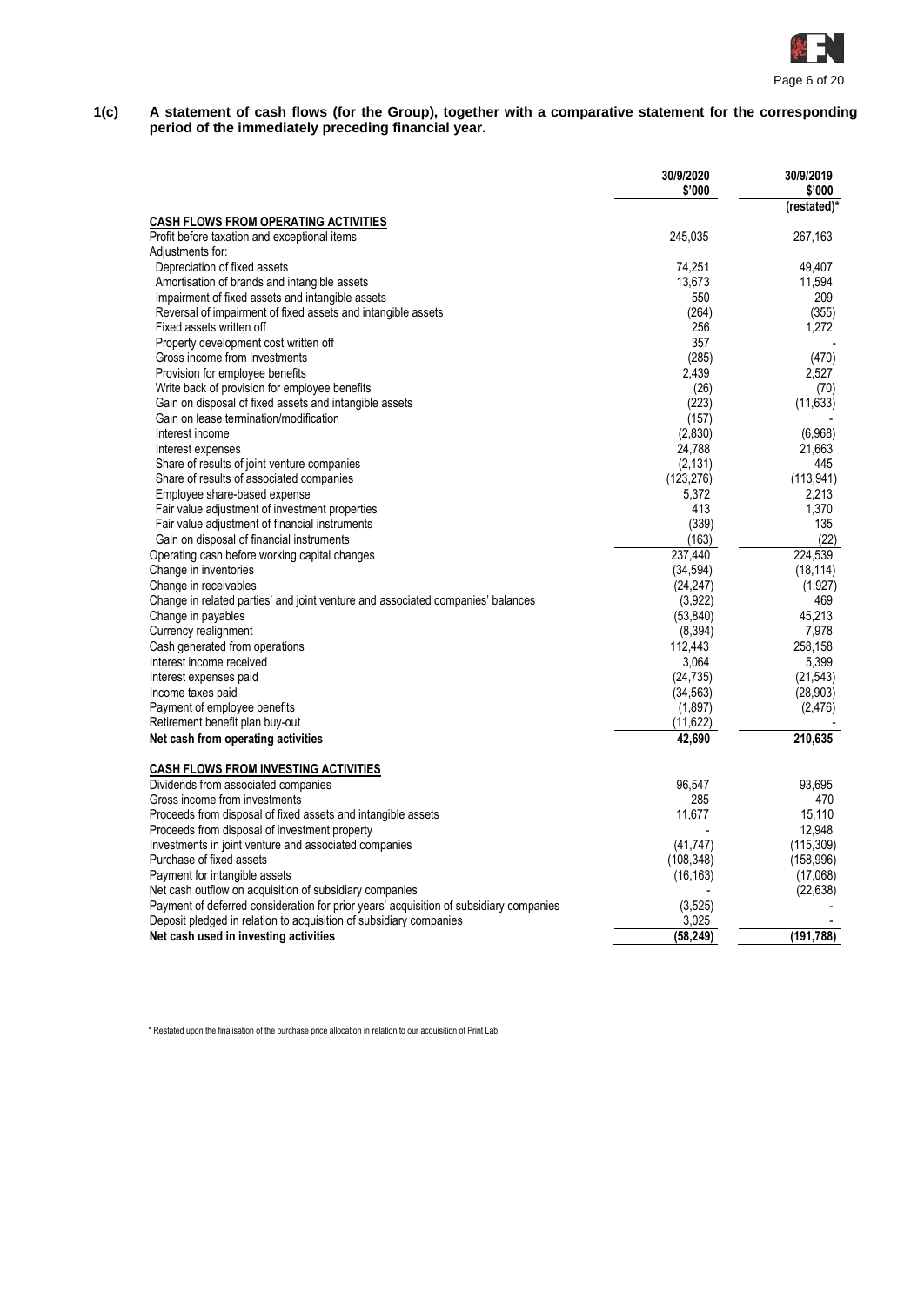

|                                                                           | 30/9/2020  | 30/9/2019       |
|---------------------------------------------------------------------------|------------|-----------------|
|                                                                           | \$'000     | \$'000          |
| <b>CASH FLOWS FROM FINANCING ACTIVITIES</b>                               |            | (restated)*     |
| Proceeds from borrowings                                                  | 27,501     | 442,962         |
| Repayment of borrowings                                                   | (15,607)   | (488, 754)      |
| Repayment of lease liabilities                                            | (17, 396)  |                 |
| Acquisition of non-controlling interests in a subsidiary company          | (115)      |                 |
| Purchase of shares by a subsidiary company                                | (2,368)    | (1,658)         |
| Capital contribution by non-controlling interests                         | 1,595      | 15,082          |
| Payment of dividends:                                                     |            |                 |
| - by subsidiary companies to non-controlling interests                    | (32, 292)  | (30.954)        |
| - by the Company to shareholders                                          | (79, 754)  | (65, 206)       |
| Net cash used in financing activities                                     | (118, 436) | (128, 528)      |
| Net decrease in cash and cash equivalents                                 | (133, 995) | (109, 681)      |
| Cash and cash equivalents at beginning of year                            | 417,327    | 527,166         |
| Effects of exchange rate changes on cash and cash equivalents             | 2,147      | (158)           |
| Cash and cash equivalents at end of year                                  | 285,479    | 417,327         |
| Cash and cash equivalents at end of year comprise:                        |            |                 |
| Cash and bank deposits                                                    | 285,479    | 420.333         |
| Less: Deposits pledged in relation to acquisition of subsidiary companies |            | (3,006)         |
| Cash and cash equivalents at end of year                                  | 285,479    | 417,327         |
| Analysis of acquisition of subsidiary companies                           |            |                 |
| Net assets acquired:                                                      |            |                 |
| Other non-current assets                                                  |            | 4.731           |
| <b>Current assets</b>                                                     |            | 8,643           |
| <b>Borrowings</b>                                                         |            | (219)           |
| Other current liabilities                                                 |            | (2, 541)        |
| Other non-current liabilities                                             |            | (621)           |
| Non-controlling interests                                                 |            | (5,052)         |
| Cash and cash equivalents                                                 |            | 2,637           |
|                                                                           |            | 7,578<br>18,197 |
| Goodwill on acquisition<br>Consideration paid                             |            | 25,775          |
| Deferred consideration                                                    |            | (500)           |
| Less: Cash and cash equivalents of subsidiary companies acquired          |            | (2,637)         |
| Net cash outflow on acquisition of subsidiary companies                   |            | 22,638          |
|                                                                           |            |                 |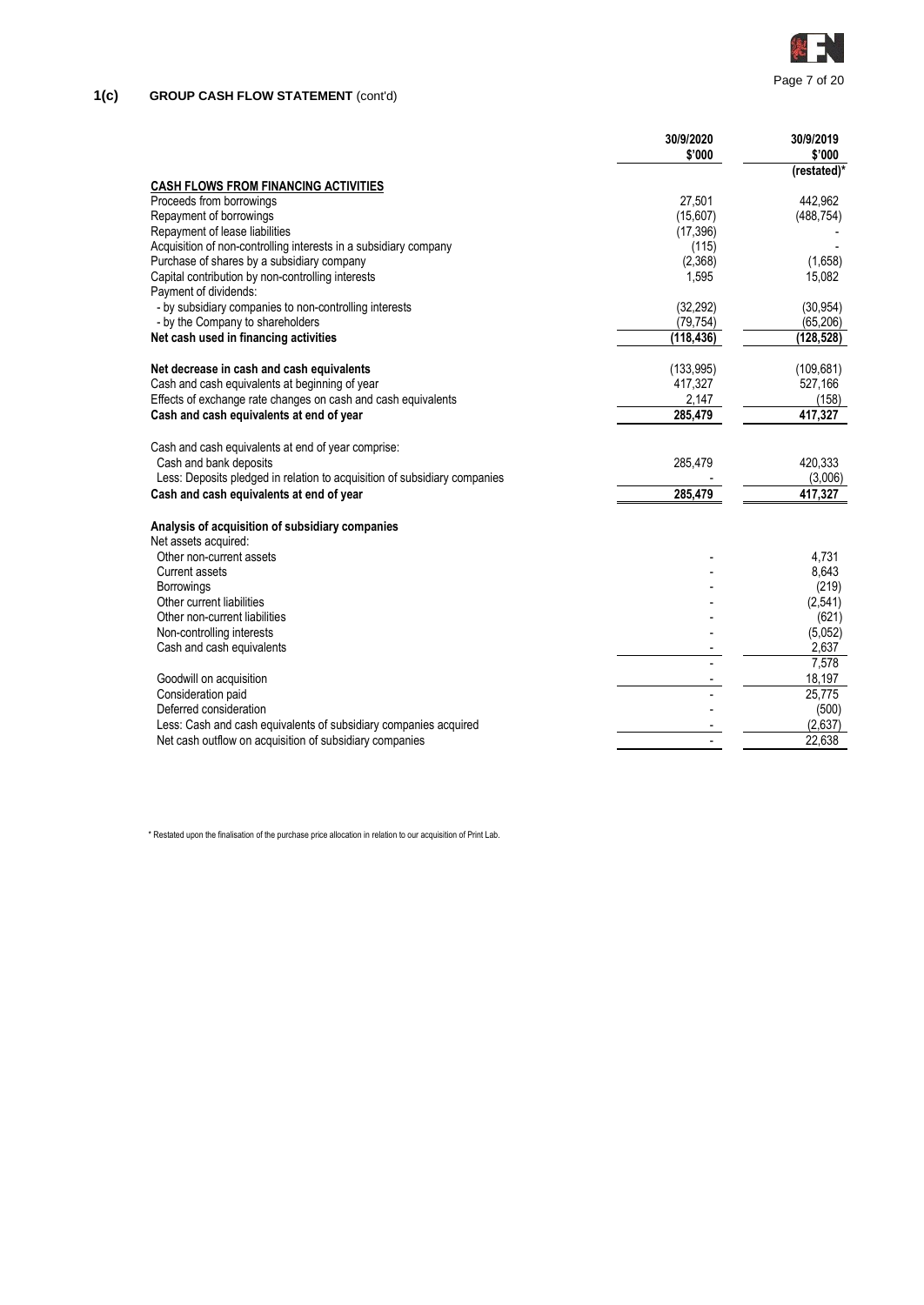

### **1(d)(i) A statement (for the issuer and Group) showing either**

- **(i) all changes in equity or**
- **(ii) changes in equity other than those arising from capitalisation issues and distributions to shareholders, together with a comparative statement for the corresponding period of the immediately preceding financial year.**

## **STATEMENT OF CHANGES IN EQUITY**

|                                                                                                          | Group            |                    |                    |                     |                                            |                    |                                       |                     |           |                                  |                          |
|----------------------------------------------------------------------------------------------------------|------------------|--------------------|--------------------|---------------------|--------------------------------------------|--------------------|---------------------------------------|---------------------|-----------|----------------------------------|--------------------------|
|                                                                                                          | Share<br>Capital | Capital<br>Reserve | Revenue<br>Reserve | Exchange<br>Reserve | <b>Fair Value</b><br>Adjustment<br>Reserve | Hedging<br>Reserve | Share-<br>based<br>Payment<br>Reserve | Dividend<br>Reserve | Total     | Non-<br>controlling<br>Interests | Total<br>Equity          |
| Year ended 30 September 2020                                                                             | \$'000           | \$'000             | \$'000             | \$'000              | \$'000                                     | \$'000             | \$'000                                | \$'000              | \$'000    | \$'000                           | \$'000                   |
| Balance at 1 October 2019, restated*                                                                     | 853,549          | (5,257)            | 2,030,987          | 21,678              | (32,099)                                   | (1, 447)           | 7,911                                 | 57,961              | 2,933,283 | 399,828                          | 3,333,111                |
| Comprehensive income<br>Share of other comprehensive<br>income of associated companies                   |                  |                    | 99                 | (132)               | (26)                                       |                    |                                       |                     | (59)      |                                  | (59)                     |
| Fair value changes on derivative<br>financial instruments                                                |                  |                    |                    |                     |                                            | (13, 329)          |                                       |                     | (13, 329) |                                  | (13, 329)                |
| Fair value changes on equity<br>investments measured at fair value<br>through other comprehensive income |                  |                    |                    |                     | (1,509)                                    |                    |                                       |                     | (1,509)   |                                  | (1,509)                  |
| Remeasurement of defined benefit<br>obligations                                                          |                  |                    | (224)              |                     |                                            |                    |                                       |                     | (224)     | (181)                            | (405)                    |
| Currency translation difference                                                                          |                  |                    |                    | (20, 204)           |                                            |                    |                                       |                     | (20, 204) | (1, 424)                         | (21, 628)                |
| Other comprehensive income for<br>the year                                                               |                  |                    | (125)              | (20, 336)           | (1, 535)                                   | (13, 329)          |                                       |                     | (35, 325) | (1,605)                          | (36, 930)                |
| Profit for the year                                                                                      |                  |                    | 149,210            |                     | ÷,                                         |                    |                                       |                     | 149,210   | 58,482                           | 207,692                  |
| Total comprehensive income for<br>the year                                                               |                  |                    | 149,085            | (20, 336)           | (1, 535)                                   | (13, 329)          |                                       |                     | 113,885   | 56,877                           | 170,762                  |
| Contributions by and distributions                                                                       |                  |                    |                    |                     |                                            |                    |                                       |                     |           |                                  |                          |
| to owners<br>Employee share-based expense                                                                | ÷,               | $\sim$             | $\overline{a}$     | $\sim$              | ÷,                                         | ÷.                 | 4,632                                 |                     | 4,632     | 1,124                            | 5,756                    |
| Issue of shares in the Company upon<br>vesting of shares awarded                                         | 2,321            |                    |                    |                     |                                            |                    | (2, 321)                              |                     |           |                                  |                          |
| Purchase of shares by a subsidiary<br>company                                                            |                  |                    | (1, 314)           |                     |                                            |                    |                                       |                     | (1, 314)  | (1,054)                          | (2,368)                  |
| Shares of a subsidiary company<br>reissued pursuant to its share plans                                   |                  | (88)               | 1,170              |                     |                                            |                    | (1,082)                               |                     |           |                                  | $\overline{\phantom{a}}$ |
| Capital contribution by non-<br>controlling interests                                                    |                  |                    |                    |                     |                                            |                    |                                       |                     |           | 1,595                            | 1,595                    |
| Dividends:<br>Dividends paid                                                                             |                  |                    | (21, 793)          |                     |                                            |                    |                                       | (57, 961)           | (79, 754) | (32, 292)                        | (112,046)                |
| Dividends proposed                                                                                       |                  |                    | (50, 753)          |                     |                                            |                    |                                       | 50,753              |           |                                  |                          |
| Total contributions by and<br>distributions to owners                                                    | 2,321            | (88)               | (72, 690)          |                     |                                            |                    | 1,229                                 | (7,208)             | (76, 436) | (30,627)                         | (107, 063)               |
| Changes in ownership interests                                                                           |                  |                    |                    |                     |                                            |                    |                                       |                     |           |                                  |                          |
| Change of interests in subsidiary<br>companies                                                           |                  |                    | (1, 132)           |                     |                                            |                    |                                       |                     | (1, 132)  | 1,132                            | $\overline{\phantom{a}}$ |
| Acquisition of non-controlling interests<br>in a subsidiary company                                      |                  |                    | (20)               |                     |                                            |                    |                                       |                     | (20)      | (95)                             | (115)                    |
| Changes in carrying value of<br>put option granted to<br>non-controlling interests                       | ÷,               | (1,042)            |                    |                     |                                            |                    |                                       |                     | (1,042)   | $\sim$                           | (1,042)                  |
| Total changes in ownership<br>interests                                                                  | ÷,               | (1,042)            | (1, 152)           |                     |                                            |                    |                                       |                     | (2, 194)  | 1,037                            | (1, 157)                 |
| <b>Total transactions with owners</b><br>in their capacity as owners                                     | 2,321            | (1, 130)           | (73, 842)          |                     | ÷,                                         |                    | 1,229                                 | (7,208)             | (78, 630) | (29, 590)                        | (108, 220)               |
| Balance at 30 September 2020                                                                             | 855,870          | (6, 387)           | 2,106,230          | 1,342               | (33, 634)                                  | (14, 776)          | 9,140                                 | 50,753              | 2,968,538 | 427,115                          | 3,395,653                |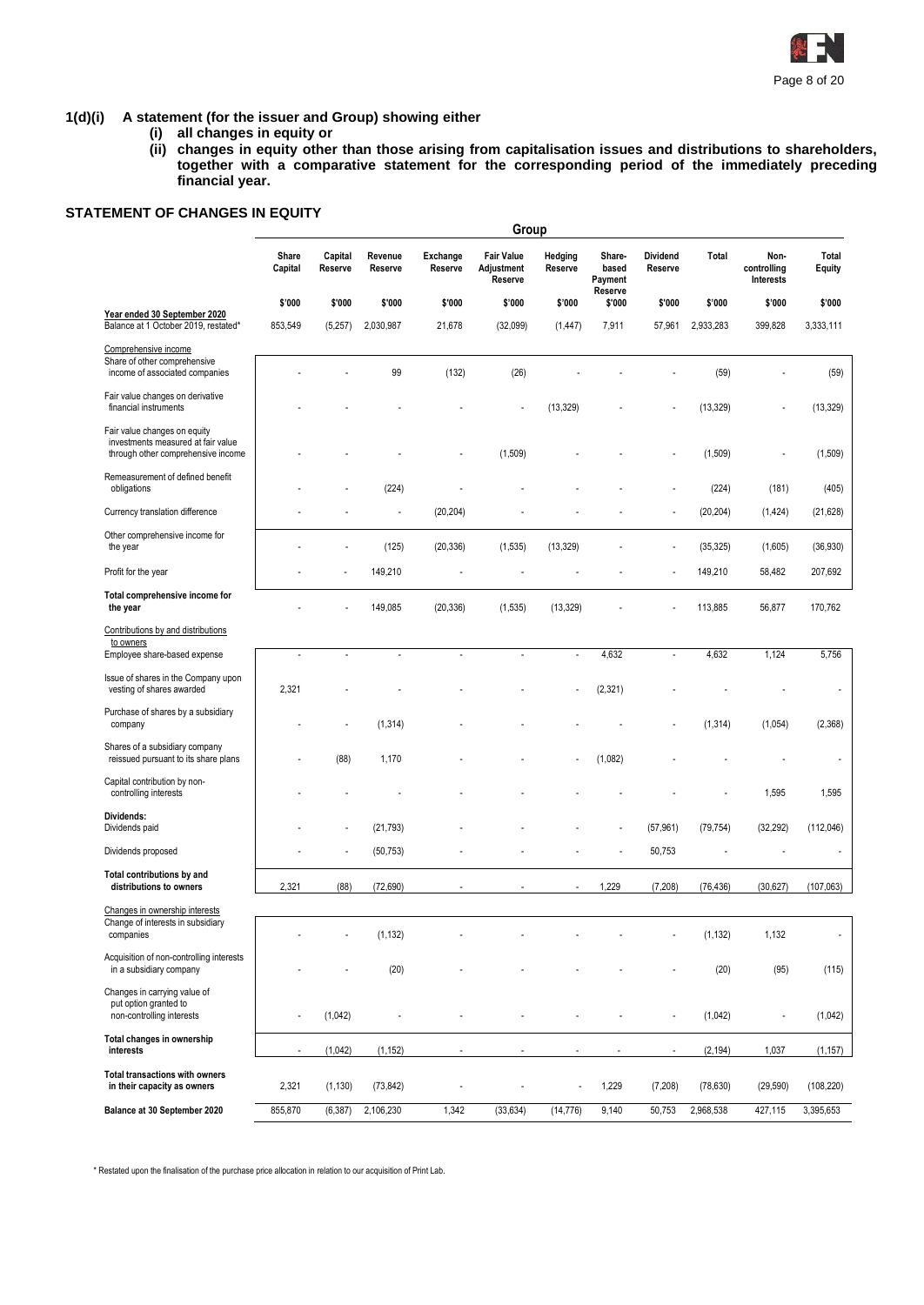

# **1(d)(i) STATEMENT OF CHANGES IN EQUITY** (cont'd)

|                                                                                                             |                  |                                   |                    |                                |                       | Group                                      |                          |                            |                            |                               |                                  |                                |
|-------------------------------------------------------------------------------------------------------------|------------------|-----------------------------------|--------------------|--------------------------------|-----------------------|--------------------------------------------|--------------------------|----------------------------|----------------------------|-------------------------------|----------------------------------|--------------------------------|
|                                                                                                             | Share<br>Capital | Treasury<br><b>Shares</b>         | Capital<br>Reserve | Revenue<br>Reserve             | Exchange<br>Reserve   | <b>Fair Value</b><br>Adjustment<br>Reserve | Hedging<br>Reserve       | Share-<br>based<br>Payment | <b>Dividend</b><br>Reserve | Total                         | Non-<br>controlling<br>Interests | Total<br>Equity                |
| Year ended 30 September 2019<br>(restated)*                                                                 | \$'000           | \$'000                            | \$'000             | \$'000                         | \$'000                | \$'000                                     | \$'000                   | Reserve<br>\$'000          | \$'000                     | \$'000                        | \$'000                           | \$'000                         |
| Balance at 30 September 2018,<br>previously reported<br>Effects of adopting SFRS (I) 1                      | 851,941          | (267)<br>$\overline{\phantom{a}}$ | 18,943<br>÷,       | 2,162,297<br>(208, 671)        | (238, 179)<br>208,671 | (25, 873)                                  | ÷,                       | 8,910                      | 43,444                     | 2,821,216                     | 348,604                          | 3,169,820                      |
| Effects of adopting SFRS (I) 15<br>Balance at 30 September 2018, restated<br>Effects of adopting SFRS (I) 9 | 851,941          | (267)                             | 18,943             | (4, 374)<br>1,949,252<br>(405) | (44)<br>(29, 552)     | (25, 873)                                  | $\overline{\phantom{a}}$ | 8,910                      | 43,444                     | (4,418)<br>2,816,798<br>(405) | (1,018)<br>347,586<br>(295)      | (5, 436)<br>3,164,384<br>(700) |
| Balance at 1 October 2018, restated                                                                         | 851,941          | (267)                             | 18,943             | 1,948,847                      | (29, 552)             | (25, 873)                                  | $\overline{a}$           | 8,910                      | 43,444                     | 2,816,393                     | 347,291                          | 3,163,684                      |
| Comprehensive income<br>Share of other comprehensive<br>income of associated companies                      |                  |                                   |                    | 145                            | (39)                  | (3)                                        |                          |                            |                            | 103                           |                                  | 103                            |
| Realisation of reserve upon disposal of<br>asset                                                            |                  |                                   | (9, 548)           | 9,548                          |                       |                                            |                          |                            |                            |                               |                                  |                                |
| Fair value changes on derivative<br>financial instruments                                                   |                  |                                   |                    |                                |                       |                                            | (1, 447)                 |                            |                            | (1, 447)                      |                                  | (1, 447)                       |
| Fair value changes on equity<br>investments measured at fair value<br>through other comprehensive income    |                  |                                   |                    |                                |                       | (6, 223)                                   |                          |                            |                            | (6, 223)                      | $\overline{\phantom{a}}$         | (6, 223)                       |
| Remeasurement of defined benefit<br>obligations                                                             |                  |                                   |                    | (26)                           |                       |                                            |                          |                            |                            | (26)                          | (813)                            | (839)                          |
| Currency translation difference                                                                             |                  |                                   |                    | ÷,                             | 51,269                |                                            |                          |                            |                            | 51,269                        | 4,349                            | 55,618                         |
| Other comprehensive income for<br>the year                                                                  |                  |                                   | (9, 548)           | 9,667                          | 51,230                | (6, 226)                                   | (1, 447)                 |                            |                            | 43,676                        | 3,536                            | 47,212                         |
| Profit for the year                                                                                         |                  |                                   | ł,                 | 152,409                        |                       |                                            |                          |                            |                            | 152,409                       | 59,720                           | 212,129                        |
| Total comprehensive income for<br>the year                                                                  |                  |                                   | (9, 548)           | 162,076                        | 51,230                | (6, 226)                                   | (1, 447)                 |                            |                            | 196,085                       | 63,256                           | 259,341                        |
| Contributions by and distributions<br>to owners                                                             |                  |                                   |                    |                                |                       |                                            |                          |                            |                            |                               |                                  |                                |
| Employee share-based expense                                                                                | ÷,               | ÷,                                | ÷,                 | ÷,                             | ÷,                    |                                            | ÷,                       | 1,926                      | ÷,                         | 1,926                         | 287                              | 2,213                          |
| Issue of shares in the Company upon<br>vesting of shares awarded                                            | 1,608            |                                   |                    |                                |                       |                                            | ÷,                       | (1,608)                    |                            |                               |                                  |                                |
| Treasury shares reissued pursuant to<br>share plans                                                         |                  | 267                               | 8                  |                                |                       |                                            |                          | (275)                      |                            |                               |                                  |                                |
| Purchase of shares by a subsidiary<br>company                                                               |                  |                                   |                    | (920)                          |                       |                                            |                          |                            |                            | (920)                         | (738)                            | (1,658)                        |
| Shares of a subsidiary company<br>reissued pursuant to its share plans                                      |                  |                                   | (217)              | 1,259                          |                       |                                            |                          | (1,042)                    |                            |                               |                                  | ÷,                             |
| Capital contribution by non-<br>controlling interests                                                       |                  |                                   |                    |                                |                       |                                            |                          |                            |                            |                               | 15,082                           | 15,082                         |
| Dividends:<br>Dividends paid                                                                                |                  |                                   |                    | (21, 762)                      |                       |                                            |                          |                            | (43, 444)                  | (65, 206)                     | (30, 954)                        | (96, 160)                      |
| Dividends proposed                                                                                          |                  |                                   |                    | (57, 961)                      |                       |                                            |                          |                            | 57,961                     | ÷,                            |                                  |                                |
| Total contributions by and<br>distributions to owners                                                       | 1,608            | 267                               | (209)              | (79, 384)                      |                       |                                            |                          | (999)                      | 14,517                     | (64, 200)                     | (16, 323)                        | (80, 523)                      |
| Changes in ownership interests<br>Change of interests in subsidiary<br>companies                            |                  |                                   |                    | (552)                          |                       |                                            |                          |                            |                            | (552)                         | 552                              | ÷,                             |
| Acquisition of subsidiary companies                                                                         |                  |                                   |                    |                                |                       |                                            |                          |                            |                            |                               | 5,052                            | 5,052                          |
| Recognition of put option granted to<br>non-controlling interests                                           |                  |                                   | (13,956)           |                                |                       |                                            |                          |                            |                            | (13,956)                      |                                  | (13,956)                       |
| Changes in carrying value of put<br>option granted to non-controlling<br>interests                          |                  |                                   | (487)              |                                |                       |                                            |                          |                            |                            | (487)                         |                                  | (487)                          |
| Total changes in ownership<br>interests                                                                     | $\blacksquare$   | $\overline{\phantom{a}}$          | (14, 443)          | (552)                          | $\sim$                |                                            | $\overline{\phantom{a}}$ |                            | ٠                          | (14, 995)                     | 5,604                            | (9, 391)                       |
| <b>Total transactions with owners</b><br>in their capacity as owners                                        | 1,608            | 267                               | (14, 652)          | (79, 936)                      |                       |                                            | Ĭ.                       | (999)                      | 14,517                     | (79, 195)                     | (10, 719)                        | (89, 914)                      |
| Balance at 30 September 2019                                                                                | 853,549          | $\blacksquare$                    | (5,257)            | 2,030,987                      | 21,678                | (32,099)                                   | (1, 447)                 | 7,911                      | 57,961                     | 2,933,283                     | 399,828                          | 3,333,111                      |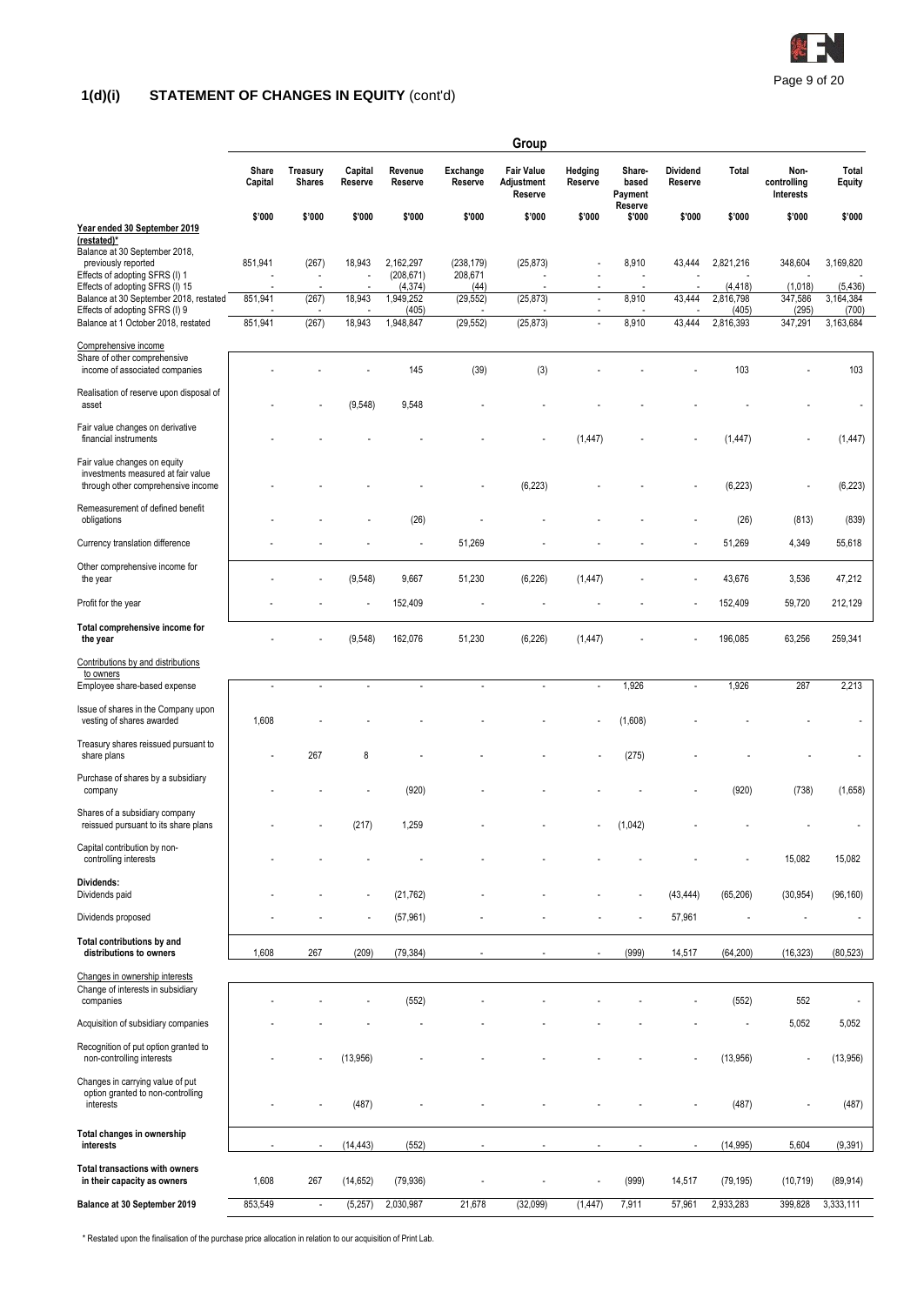

# **1(d)(i) STATEMENT OF CHANGES IN EQUITY** (cont'd)

|                                                                                                                                  | Company          |                           |                          |                    |                                            |                                       |                            |                 |  |
|----------------------------------------------------------------------------------------------------------------------------------|------------------|---------------------------|--------------------------|--------------------|--------------------------------------------|---------------------------------------|----------------------------|-----------------|--|
|                                                                                                                                  | Share<br>Capital | Treasury<br><b>Shares</b> | Capital<br>Reserve       | Revenue<br>Reserve | <b>Fair Value</b><br>Adjustment<br>Reserve | Share-<br>based<br>Payment<br>Reserve | <b>Dividend</b><br>Reserve | Total<br>Equity |  |
|                                                                                                                                  | \$'000           | \$'000                    | \$'000                   | \$'000             | \$'000                                     | \$'000                                | \$'000                     | \$'000          |  |
| Year ended 30 September 2020<br>Balance at 1 October 2019                                                                        | 853,549          |                           | (1,091)                  | 722,593            | 57,939                                     | 3,953                                 | 57,961                     | 1,694,904       |  |
| Comprehensive income<br>Fair value changes on equity investments<br>measured at fair value through other<br>comprehensive income |                  |                           |                          |                    | (1,502)                                    |                                       |                            | (1,502)         |  |
| Other comprehensive income for the year                                                                                          | ÷,               |                           | $\overline{a}$           | ÷,                 | (1,502)                                    |                                       | ÷,                         | (1, 502)        |  |
| Profit for the year                                                                                                              |                  |                           |                          | 10,346             |                                            |                                       |                            | 10,346          |  |
| Total comprehensive income for the year                                                                                          |                  |                           | $\overline{\phantom{a}}$ | 10.346             | (1,502)                                    |                                       |                            | 8,844           |  |
| Contributions by and distributions to owners                                                                                     |                  |                           |                          |                    |                                            |                                       |                            |                 |  |
| Employee share-based expense                                                                                                     | $\overline{a}$   | $\overline{a}$            | ÷,                       | $\overline{a}$     | $\ddot{\phantom{a}}$                       | 3,231                                 | ÷,                         | 3,231           |  |
| Issue of shares in the Company upon<br>vesting of shares awarded                                                                 | 2,321            |                           |                          |                    |                                            | (2, 321)                              |                            |                 |  |
| Dividends:<br>Dividends paid                                                                                                     |                  |                           |                          | (21, 793)          |                                            |                                       | (57, 961)                  | (79, 754)       |  |
| Dividends proposed                                                                                                               |                  |                           |                          | (50, 753)          |                                            |                                       | 50,753                     |                 |  |
| Total transactions with owners in their<br>capacity as owners                                                                    | 2,321            |                           |                          | (72, 546)          |                                            | 910                                   | (7,208)                    | (76, 523)       |  |
| Balance at 30 September 2020                                                                                                     | 855,870          | $\overline{\phantom{a}}$  | (1,091)                  | 660,393            | 56,437                                     | 4,863                                 | 50,753                     | 1,627,225       |  |
| Year ended 30 September 2019<br>Balance at 1 October 2018                                                                        | 851,941          | (267)                     | (1,099)                  | 741,673            | 72,624                                     | 4,268                                 | 43,444                     | 1,712,584       |  |
| Comprehensive income<br>Fair value changes on equity investments<br>measured at fair value through other<br>comprehensive income |                  |                           |                          |                    | (14, 685)                                  |                                       |                            | (14, 685)       |  |
| Other comprehensive income for the year                                                                                          |                  |                           |                          | $\overline{a}$     | (14, 685)                                  | $\overline{a}$                        |                            | (14, 685)       |  |
| Profit for the year                                                                                                              |                  |                           |                          | 60,643             |                                            |                                       |                            | 60,643          |  |
| Total comprehensive income for the year                                                                                          | ٠                | Ĭ.                        | $\overline{a}$           | 60,643             | (14, 685)                                  | ٠                                     |                            | 45,958          |  |
| Contributions by and distributions to owners<br>Employee share-based expense                                                     | ÷,               | $\overline{a}$            | $\overline{\phantom{a}}$ | ÷,                 | ÷,                                         | 1,568                                 | ÷,                         | 1,568           |  |
| Issue of shares in the Company upon<br>vesting of shares awarded                                                                 | 1,608            |                           |                          |                    |                                            | (1,608)                               |                            |                 |  |
| Treasury shares reissued pursuant to<br>share plans                                                                              |                  | 267                       | 8                        |                    |                                            | (275)                                 |                            |                 |  |
| Dividends:<br>Dividends paid                                                                                                     |                  |                           | $\overline{\phantom{a}}$ | (21, 762)          |                                            |                                       | (43, 444)                  | (65, 206)       |  |
| Dividends proposed                                                                                                               |                  |                           | $\overline{\phantom{a}}$ | (57, 961)          |                                            |                                       | 57,961                     |                 |  |
| Total transactions with owners in their<br>capacity as owners                                                                    | 1,608            | 267                       | 8                        | (79, 723)          |                                            | (315)                                 | 14,517                     | (63, 638)       |  |
| Balance at 30 September 2019                                                                                                     | 853,549          | $\mathbb{Z}^2$            | (1,091)                  | 722,593            | 57,939                                     | 3,953                                 | 57,961                     | 1,694,904       |  |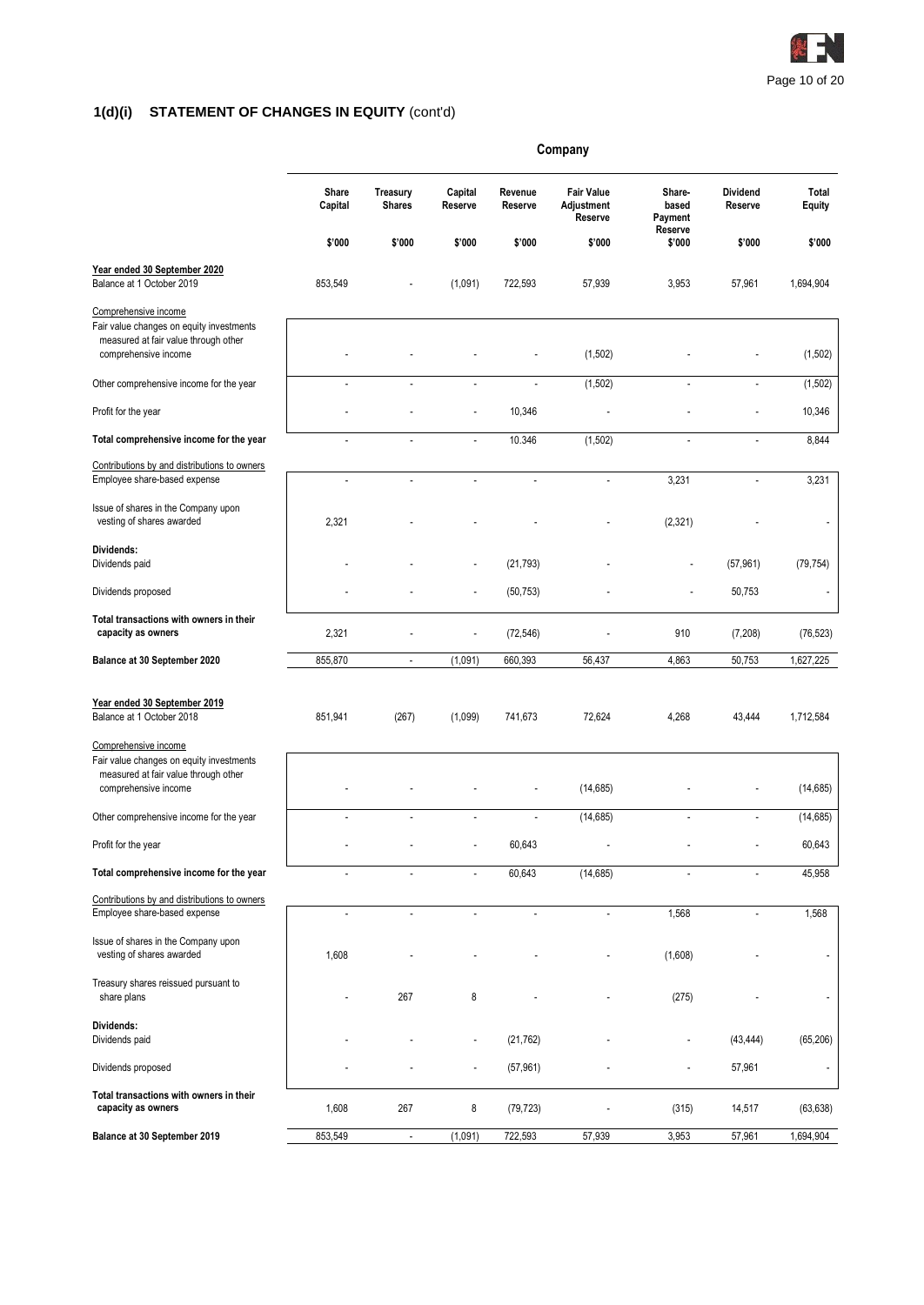

### **1(d)(ii) SHARE CAPITAL**

Details of any changes in the company's share capital arising from rights issue, bonus issue, share buy-backs, exercise of share options or warrants, conversion of other issues of equity securities, issue of shares for cash or as consideration for acquisition or for any other purpose since the end of the previous period reported on. State the number of shares that may be issued on conversion of all the outstanding convertibles, if any, against the total number of issued shares excluding treasury shares and subsidiary holdings of the issuer, as at the end of the current financial period reported on and as at the end of the corresponding period of the immediately preceding financial year. State also the number of shares held as treasury shares and the number of subsidiary holdings, if any, and the percentage of the aggregate number of treasury shares and subsidiary holdings held against the total number of shares outstanding in a class that is listed as at the end of the current financial period reported on and as at the end of the corresponding period of the immediately preceding financial year.

|                                                                                           | <b>Number of Shares</b>         |                                 |  |  |
|-------------------------------------------------------------------------------------------|---------------------------------|---------------------------------|--|--|
|                                                                                           | <b>6 Months to</b><br>30/9/2020 | <b>6 Months to</b><br>31/3/2020 |  |  |
| Issued and fully paid ordinary shares:                                                    |                                 |                                 |  |  |
| As at beginning of the period                                                             | 1,450,085,578                   | 1,449,028,178                   |  |  |
| Issued during the period – pursuant to share plans                                        |                                 | 1,057,400                       |  |  |
| As at end of the period                                                                   | 1,450,085,578                   | 1,450,085,578                   |  |  |
|                                                                                           | As at<br>30/9/2020              | As at<br>30/9/2019              |  |  |
| The number of shares awarded conditionally under Share<br>Plans as at the end of the year | 4,140,625                       | 3,245,688                       |  |  |
| The number of issued shares excluding treasury shares at the end<br>of the year           | 1,450,085,578                   | 1,449,028,178                   |  |  |

The Company did not hold any treasury shares as at 30 September 2020 (30 September 2019: Nil). The treasury shares held represents Nil% (30 September 2019: Nil%) of the total number of issued shares (excluding treasury shares).

The Company does not have any subsidiary holdings as at 30 September 2020 and 30 September 2019.

#### **1(d)(iii) The total number of issued shares excluding treasury shares as at the end of the current financial period and as at the end of the immediately preceding year.**

The Company's total number of issued shares excluding treasury shares is 1,450,085,578 as at 30 September 2020 and 1,449,028,178 as at 30 September 2019.

#### **1(d)(iv) A statement showing all sales, transfers, disposal, cancellation and/or use of treasury shares as at the end of the current financial period reported on.**

There were no sales, transfers, disposal, cancellation and/or use of treasury shares by the Company during the six months ended 30 September 2020.

#### **1(d)(v) A statement showing all sales, transfers, cancellation and/or use of subsidiary holdings as at the end of the current financial period reported on.**

The Company does not have any subsidiary holdings as at 30 September 2020 and 30 September 2019.

There were no sales, transfers, cancellation and/or use of subsidiary holdings during the six months ended 30 September 2020.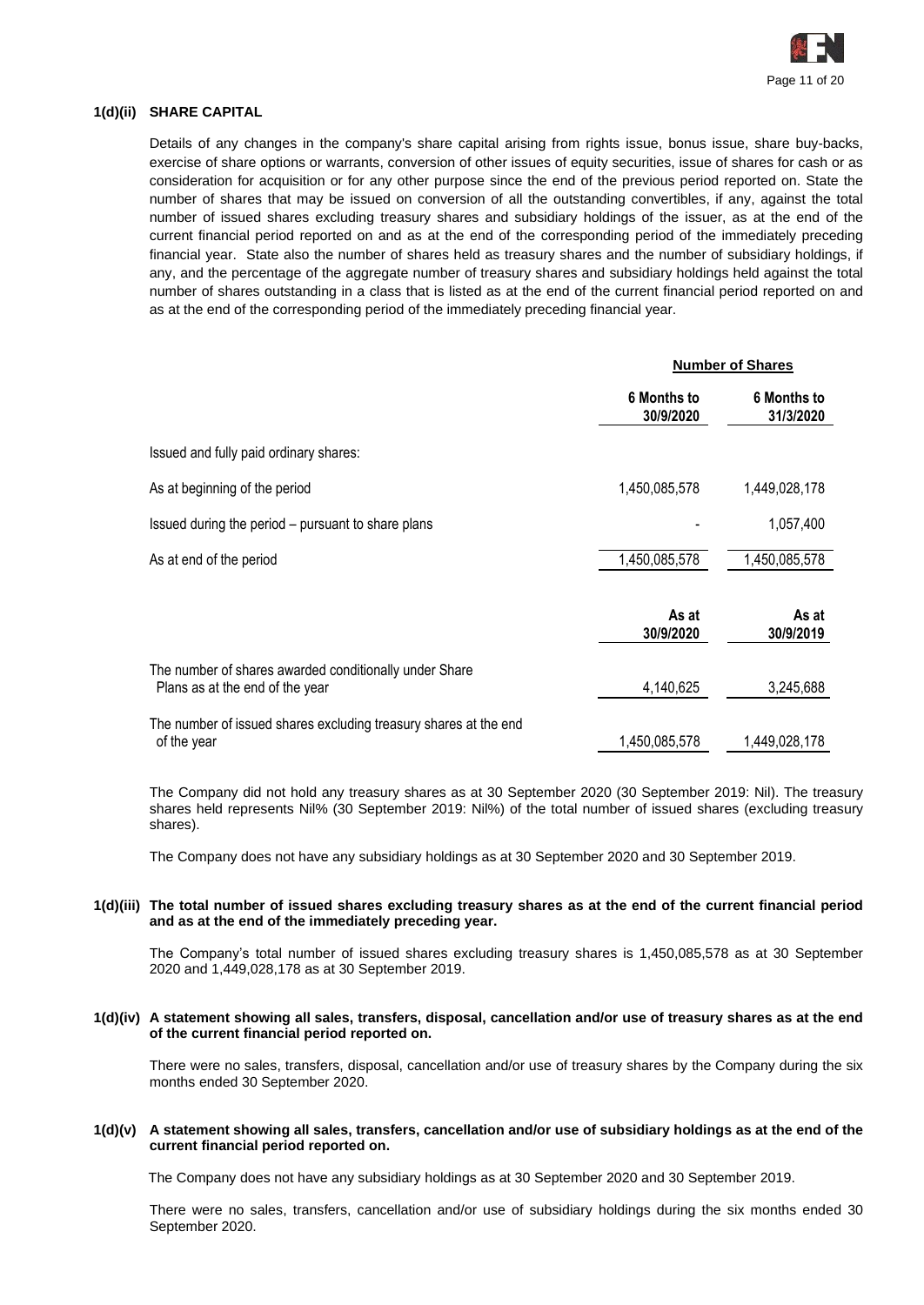

**2. Whether the figures have been audited or reviewed and in accordance with which auditing standard or practice.**

The figures have not been audited or reviewed by our auditors.

**3. Where the figures have been audited or reviewed, the auditors' report (including any qualifications or emphasis of a matter).**

Not applicable.

**4. Whether the same accounting policies and methods of computation as in the issuer's most recently audited annual financial statements have been applied.**

Except as disclosed in paragraph 5 below, the Group and Company have applied the same accounting policies and methods of computation in the preparation of the financial statements for the current reporting period as compared with the audited financial statements for the year ended 30 September 2019.

**5. If there are any changes in the accounting policies and methods of computation, including any required by an accounting standard, what has changed, as well as the reasons for, and the effect of, the change.**

As disclosed in paragraph 4 above, the Group and Company have adopted the following new, amendments to and interpretations of SFRS(I) which became effective from this financial year.

SFRS(I) 16 *Leases* Amendments to SFRS(I) 9 *Prepayment Features with Negative Compensation* Amendments to SFRS(I) 1-19 Amendments to SFRS(I) 1-28 Annual Improvements to SFRS(I)s 2015-2017 cycle Amendment to SFRS(I) 3 *Business Combinations* Amendment to SFRS(I) 11 *Joint Arrangements* Amendment to SFRS(I) 1-12 *Income Taxes* Amendment to SFRS(I) 1-23 *Borrowing Costs* SFRS(I) INT 23 *Uncertainty over Income Tax Treatments*

*Plan Amendment, Curtailment or Settlement Long Term Interests in Associates and Joint Ventures*

Except for SFRS(I) 16, the adoption of the above new, amendments to and interpretations of the standards had no material impact on the financial statements of the Group and the Company.

#### SFRS(I) 16 *Leases*

SFRS(I) 16 introduces a single, on-balance sheet lease accounting model for lessees. A lessee recognises a rightof-use ("ROU") asset representing its right to use the underlying asset and a lease liability representing its obligation to make lease payments. Lessor accounting remains similar to the current standard – i.e. lessors continue to classify leases as finance or operating leases.

The Group and the Company applied SFRS(I) 16 initially on 1 October 2019, using the modified retrospective approach, with no restatement of comparative information. The Group and the Company applied the practical expedient to grandfather the definition of a lease on transition and to recognise ROU assets equal to its lease liabilities as at 1 October 2019.

On transition, lease liabilities were measured at the present value of the remaining lease payments, discounted at the respective lessee entities' incremental borrowing rates applicable to the leases as at 1 October 2019. ROU assets are measured at an amount equal to the lease liability, adjusted by the amount of any prepaid or accrued lease payments.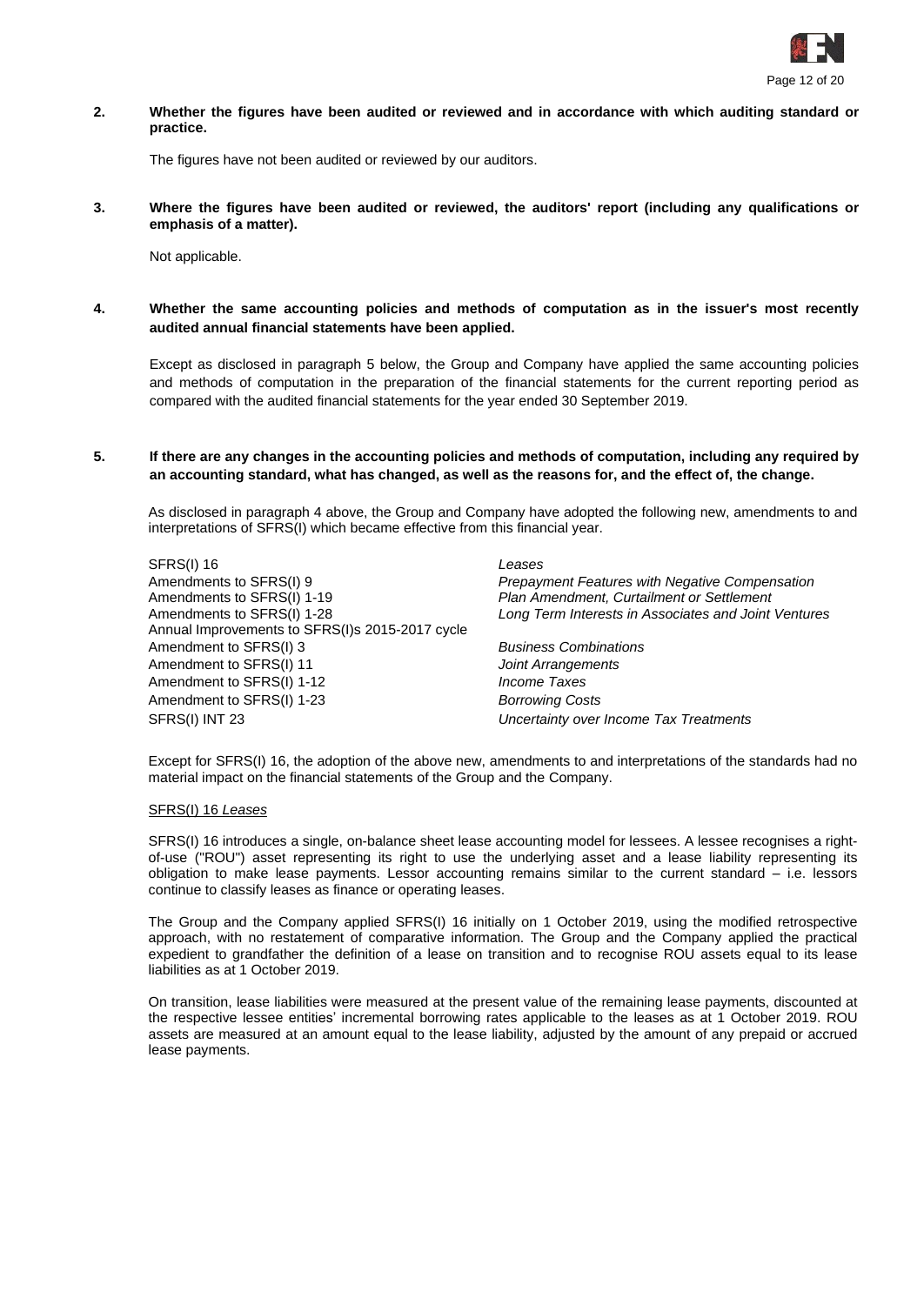

Page 13 of 20 **5. If there are any changes in the accounting policies and methods of computation, including any required by an accounting standard, what has changed, as well as the reasons for, and the effect of, the change.** (cont'd)

Upon applying SFRS(I) 16, the effects on the Group's balance sheet are as follows:

### **GROUP BALANCE SHEET**

|                         | As at<br>1 October 2019<br>\$'000 |
|-------------------------|-----------------------------------|
| Increase/(Decrease) in: |                                   |
| <b>Assets</b>           |                                   |
| Fixed assets            | 50,488                            |
| Other receivables       | (9)                               |
|                         | 50,479                            |
| <b>Liabilities</b>      |                                   |
| Lease liabilities       | 50,735                            |
| <b>Borrowings</b>       | (302)                             |
| Other payables          | 46                                |
|                         | 50,479                            |
|                         |                                   |

**6. Earnings per ordinary share of the Group for the current financial period reported on and the corresponding period of the immediately preceding financial year, after deducting any provision for preference dividends:**

- **(a) based on the weighted average number of ordinary shares on issue and**
- **(b) on a fully diluted basis (detailing any adjustments made to the earnings).**

|                              |                                                                                                                                                                                         | Group        |                              |
|------------------------------|-----------------------------------------------------------------------------------------------------------------------------------------------------------------------------------------|--------------|------------------------------|
| Earnings per ordinary share: |                                                                                                                                                                                         | 30/9/2020    | 30/9/2019<br>$(re stated)^*$ |
| (a)                          | Based on the weighted average number of ordinary shares on issue (cents)<br>- before fair value adjustment and exceptional items<br>- after fair value adjustment and exceptional items | 10.4<br>10.3 | 10.6<br>10.5                 |
| (b)                          | On a fully diluted basis (cents)<br>- before fair value adjustment and exceptional items<br>- after fair value adjustment and exceptional items                                         | 10.3<br>10.2 | 10.5<br>10.5                 |
|                              |                                                                                                                                                                                         | \$'000       | \$'000                       |
| Attributable profit          | Change in attributable profit due to dilutive potential shares                                                                                                                          | 149,210      | 152,409                      |
|                              | under share plans of a subsidiary company                                                                                                                                               | (188)        | (176)                        |
| Adjusted attributable profit |                                                                                                                                                                                         | 149,022      | 152,233                      |
|                              |                                                                                                                                                                                         |              |                              |

**7. Net asset value (for the issuer and group) per ordinary share based on issued share capital of the issuer at the end of the:-**

- **(a) current financial period reported on; and**
- **(b) immediately preceding financial year.**

|                                                                     | Group              |                    | Company            |                    |  |
|---------------------------------------------------------------------|--------------------|--------------------|--------------------|--------------------|--|
|                                                                     | As at<br>30/9/2020 | As at<br>30/9/2019 | As at<br>30/9/2020 | As at<br>30/9/2019 |  |
| Net asset value per ordinary share based on<br>issued share capital | \$2.05             | \$2.02             | \$1.12             | \$1.17             |  |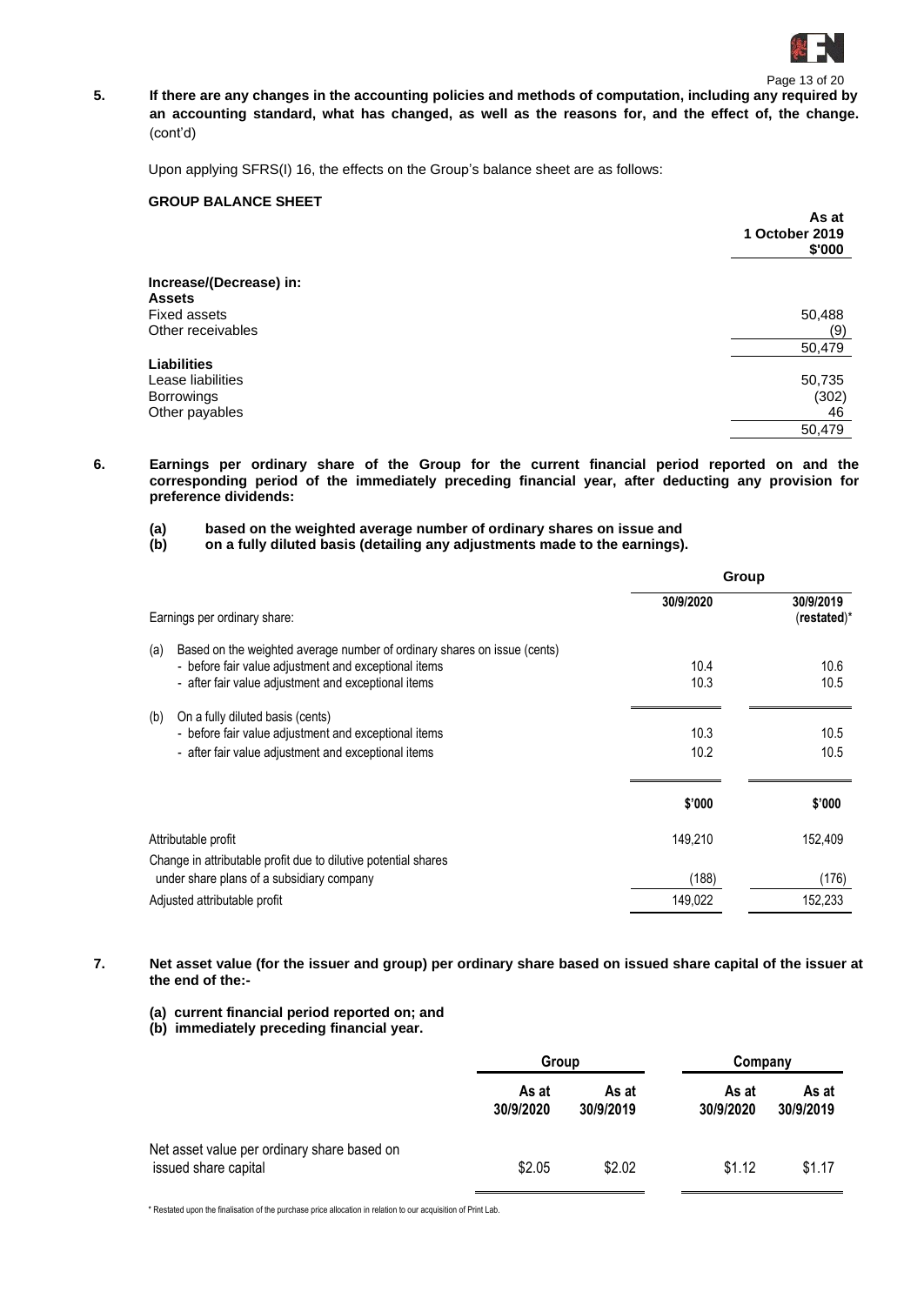

Page 14 of 20

- **8. A review of the performance of the Group, to the extent necessary for a reasonable understanding of the Group's business. It must include a discussion of the following:-**
	- **(a) any significant factors that affected the turnover, costs, and earnings of the Group for the current financial period reported on, including (where applicable) seasonable or cyclical factors; and**
	- **(b) any material factors that affected the cash flow, working capital, assets or liabilities of the Group during the current financial period reported on.**

#### **REVIEW OF PERFORMANCE**

The principal activities of the Group are:

(i) production and sale of beverages and dairy products; and (ii) printing and publishing.

These activities are carried out through the Company's subsidiary, joint venture and associated companies to which the Company provides management and administrative services.

#### **Profit Statement – Financial Year Ended 30 September 2020**

Revenue decreased 3.6% to \$1,833.5 million from \$1,902.3 million last year. PBIT of \$267.4 million decreased 5.6% from \$283.2 million while attributable profit before fair value adjustment and exceptional items of \$150.4 million decreased 1.7% as compared to last year.

#### **Beverages**

Overall Beverages revenue of \$439.4 million was 6.8% lower as compared to last year. COVID-19 containment measures taken by the various governments to minimise the spread of COVID-19 adversely impacted sales, especially Hari Raya festive sales. The decrease was slightly offset by revenue contribution from Emerald Brewery in Myanmar upon commencement of commercial operations.

PBIT increased 0.8% to \$17.3 million as compared to last year. Despite the impact of COVID-19 on revenue, earnings improved on the back of cost management, lower favourable input costs and lower marketing spend in new markets.

#### **Dairies**

Dairies revenue at \$1,163.8 million increased \$10.5 million as compared to last year mainly attributed to Dairies Singapore on the back of higher e-commerce sales and Dairies Thailand due to strong export sales and aided by favourable currency translation.

Despite the improvements in revenue, Dairies PBIT decreased slightly by 0.6% to \$263.5 million as compared to last year due to provision for debts and unfavourable input costs. The decrease was partly offset by a higher profit share in Vietnam Dairy Products Joint Stock Company ("Vinamilk"), the Group's associated company in Vietnam.

#### **Printing and Publishing**

Printing and Publishing ("P&P") revenue declined by 17.1% to \$230.0 million, and a corresponding loss before interest and taxation of \$10.5 million versus a PBIT of \$9.3 million for the same period last year. This was due to the COVID-19 pandemic which has significantly impacted the P&P business as there were closures of nonessential book retail outlets, print plants in China and Malaysia and the cancellation of textbook adoptions in key markets due to prolonged school closures. P&P executed various cost management initiatives to mitigate the financial impact of the closures.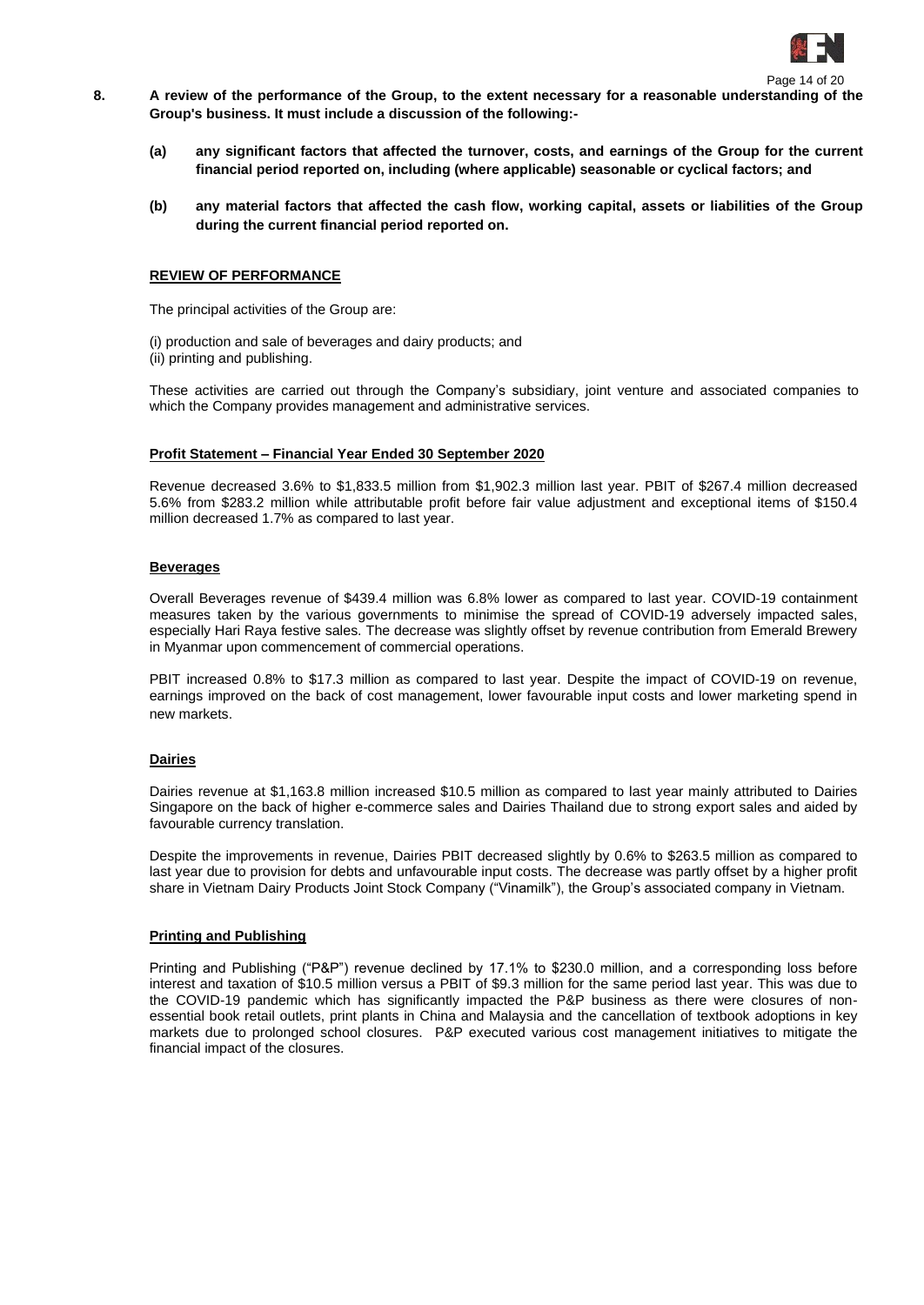

The Group effective tax rate ("ETR") of 15.0% (2019: 20.9%) compares favorably with the Singapore corporate tax rate of 17%. This can be attributed to non-taxable income and the write-back of prior year tax provision. The lower ETR this year is mainly due to the write-back of tax provision.

### **Group Balance Sheet as at 30 September 2020**

The increase in Reserves was mainly due to profits of \$149.2 million retained for the year and partly offset by the currency translation loss arising from the depreciation of the Vietnamese Dong against the Singapore Dollar on the Group's interest in Vinamilk.

Non-current assets increased by \$130.3 million or 3.5% from \$3,685.7 million to \$3,816.0 million as at 30 September 2020 mainly due to the acquisition of fixed assets and right-of-use assets recognised upon the adoption of SFRS(I) 16. The increase was also due to the acquisition of additional shares in Vinamilk during the year.

Current assets decreased by \$76.0 million or 7.3% from \$1,034.8 million to \$958.8 million as at 30 September 2020 mainly due to cash and bank deposits utilised for the acquisition of shares in Vinamilk. This was partly offset by the increase in raw materials held due to lower production volume and increase in other receivables mainly due to accrued dividend receivable from Vinamilk.

Liabilities decreased by \$8.3 million or 0.6% from \$1,387.4 million to \$1,379.1 million as at 30 September 2020 mainly due to the decrease in trade and other payables as a result of lower purchases in view of lower production volume. This was offset by the recognition of lease liabilities upon the adoption of SFRS(I) 16.

### **Group Cash Flow Statement – Financial Year Ended 30 September 2020**

The cash inflows and outflows are detailed in the Group Cash Flow Statement.

Net cash inflow due to operating activities for the year was \$42.7 million while last year generated a net cash inflow of \$210.6 million. This was mainly due to higher working capital required for the current year, timing of receipt of dividends from Vinamilk, payment of accruals made for fixed assets purchases recorded as at the end of the last financial year and payments made for retirement benefit plan buy-out in the United Kingdom.

Net cash outflow due to investing activities of \$58.2 million was lower than \$191.8 million for last year mainly due to the acquisition of Starbucks Thailand last year compared with the smaller additional investment made in Vinamilk in the current year.

Net cash outflow due to financing activities for the year was \$118.4 million, comparable to last year's net cash outflow of \$128.5 million.

### **9. Where a forecast, or a prospect statement, has been previously disclosed to shareholders, any variance between it and the actual results.**

Not applicable.

### **Tax**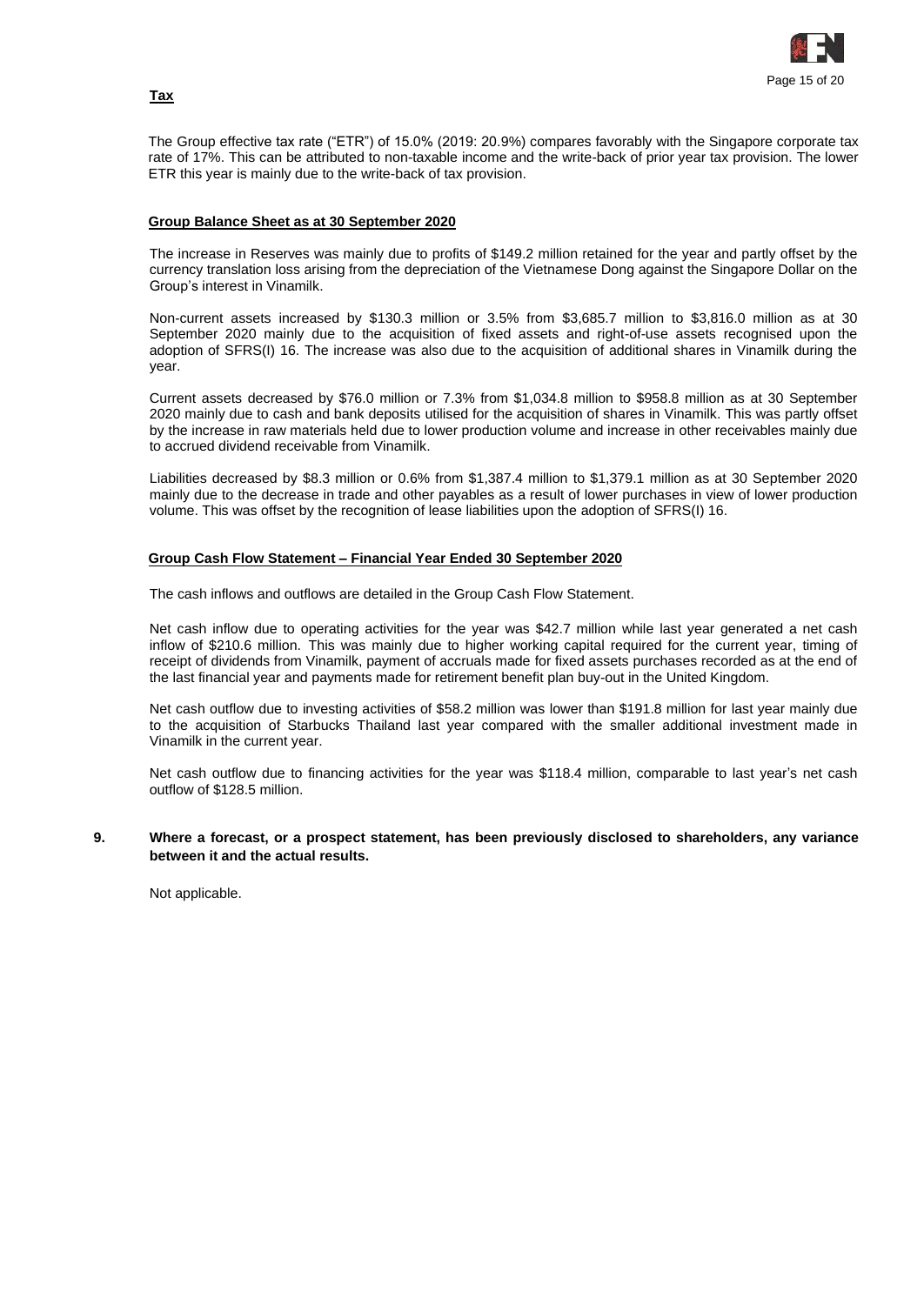

#### **10. A commentary at the date of the announcement of the significant trends and competitive conditions of the industry in which the group operates and any known factors or events that may affect the group in the next reporting period and the next 12 months.**

On 11 March 2020, the World Health Organisation declared the Coronavirus Disease (COVID-19) outbreak to be a pandemic in recognition of its rapid spread across the globe. The COVID-19 outbreak and the measures taken to contain the spread of the pandemic have created a high level of uncertainty to global economic prospects. While cognisant of our challenging operating environment, management continuously look to drive process improvements to support business strategies so as to build a stronger and more sustainable business for the future.

In our F&B business, management collaborated with strategic partners to extend distribution in Vietnam and Myanmar. Across the Group, we have also accelerated digital adoption to drive sales. In our F&B business, the Group launched F&N Life, our first direct-to customer online store for our F&B business in Malaysia. F&N Life complements other e-commerce channels like Lazada, Shopee, T-Mall and JD.COM. In P&P, we have also stepped up our digitalization initiatives with the rollout of GoGuru online bookstore and MC EduHub, a multifunctional content repository that hosts teaching and learning content developed by MCE and many other educational content providers. We have also adopted innovative marketing activities to boost customer experience and adapt to changing consumer behaviour.

While the Group's fourth quarter results may suggest that we are emerging gradually from the trough, we remain cautious in our outlook as uncertainty still surrounds the extent of this health crisis. Barring a deterioration in the pandemic situation and any unforeseen circumstances, we are optimistic that the nascent recovery will gain further traction in the near future.

As our F&B business adapts to the new "normal", our management remains positive that our strong brand portfolio will continue to effectively meet the needs of consumers. F&N's strong partnerships with our suppliers and customers, our strong balance sheet and adequate banking facilities will put us in good position to pursue opportunities that emerge from this crisis.

The recovery of our P&P business remains uneven. Action plans have been taken to mitigate further losses pending normalisation of the business environment post COVID-19 pandemic. P&P will continue to scrutinize and align capabilities, and refine business model so as to remain relevant post COVID-19.

#### **11. If a decision regarding dividend has been made:-**

- **(a) Whether a final ordinary dividend has been recommended:** Yes
- **(b) (i) Amount per share** : 3.5 cents
	- **(ii) Previous corresponding period** : 4.0 cents
- **(c) Whether the dividend is before tax, net of tax or tax exempt. If before tax or net of tax, state the tax rate and the country where the dividend is derived. (If the dividend is not taxable in the hands of shareholders, this must be stated).**

Tax-exempt (one-tier).

#### **(d) The date the dividend is payable.**

The Directors propose, subject to shareholders' approval at the Annual General Meeting to be held on 21 January 2021, a final dividend of 3.5 cents (last year: 4.0 cents) per share, to be paid on 10 February 2021. Taken with the interim dividend of 1.5 cents per share already paid, this will give a total distribution for the year of 5.0 cents per share (last year: 5.5 cents).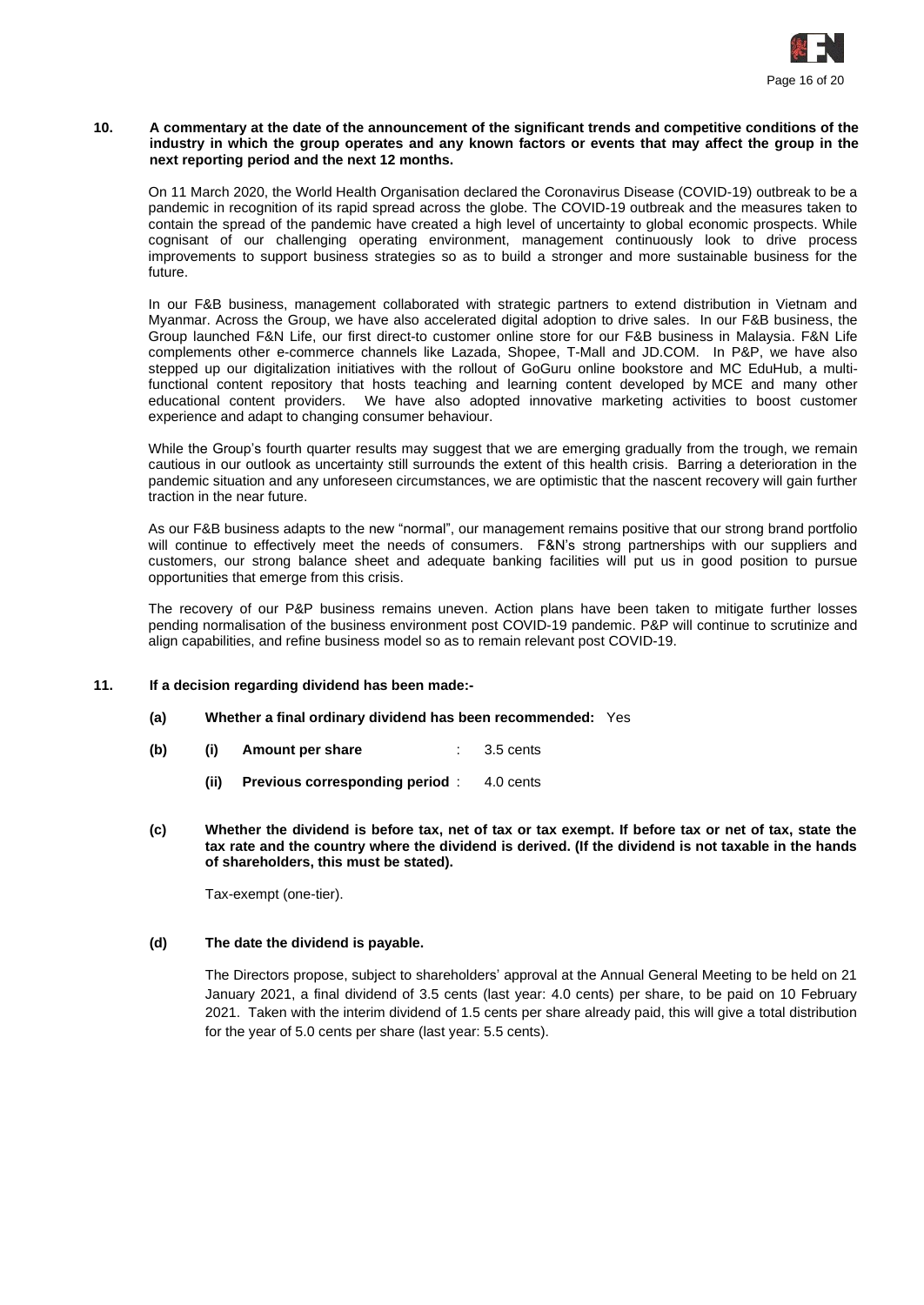

- **11. If a decision regarding dividend has been made:-** (cont'd)
	- **(e) The date on which Registrable Transfers received by the Company (up to 5.00 p.m.) will be registered before entitlements to the dividend are determined.**

Registrable transfers received by the Company's Registrar, Tricor Barbinder Share Registration Services, 80 Robinson Road, #02-00, Singapore 068898 up to 5.00 p.m. on 28 January 2021 will be registered before entitlements to the dividend are determined.

Notice is hereby given that the share registers will be closed on 29 January – 1 February 2021 for the preparation of dividend warrants.

**12. If no dividend has been declared (recommended), a statement to the effect and the reason(s)for the decision.**

Not applicable.

**13. If the Group has obtained a general mandate from shareholders for IPTs, the aggregate value of such transactions as required under Rule 920(1)(a)(ii). If no IPT mandate has been obtained, a statement to that effect.**

Particulars of interested person transactions ("**IPTs**") for the financial year ended 30 September 2020.

| Name of interested person               | Nature of relationship                                      | Aggregate value of all<br>interested person<br>transactions conducted under<br>shareholders' mandate<br>pursuant to Rule 920<br>(excluding transactions less<br>than \$100,000)<br>\$'000 |
|-----------------------------------------|-------------------------------------------------------------|-------------------------------------------------------------------------------------------------------------------------------------------------------------------------------------------|
|                                         |                                                             |                                                                                                                                                                                           |
| Companies and entities in the TCC Group | Associates (as defined in the<br>SGX Listing Manual) of Mr. | 17,907                                                                                                                                                                                    |
|                                         | Charoen Sirivadhanabhakdi and<br>Khunying Wanna             |                                                                                                                                                                                           |
|                                         | Sirivadhanabhakdi, who are the                              |                                                                                                                                                                                           |
|                                         | Chairman and Vice-Chairman of<br>the Board of Directors     |                                                                                                                                                                                           |

respectively, and the controlling shareholders of the Company.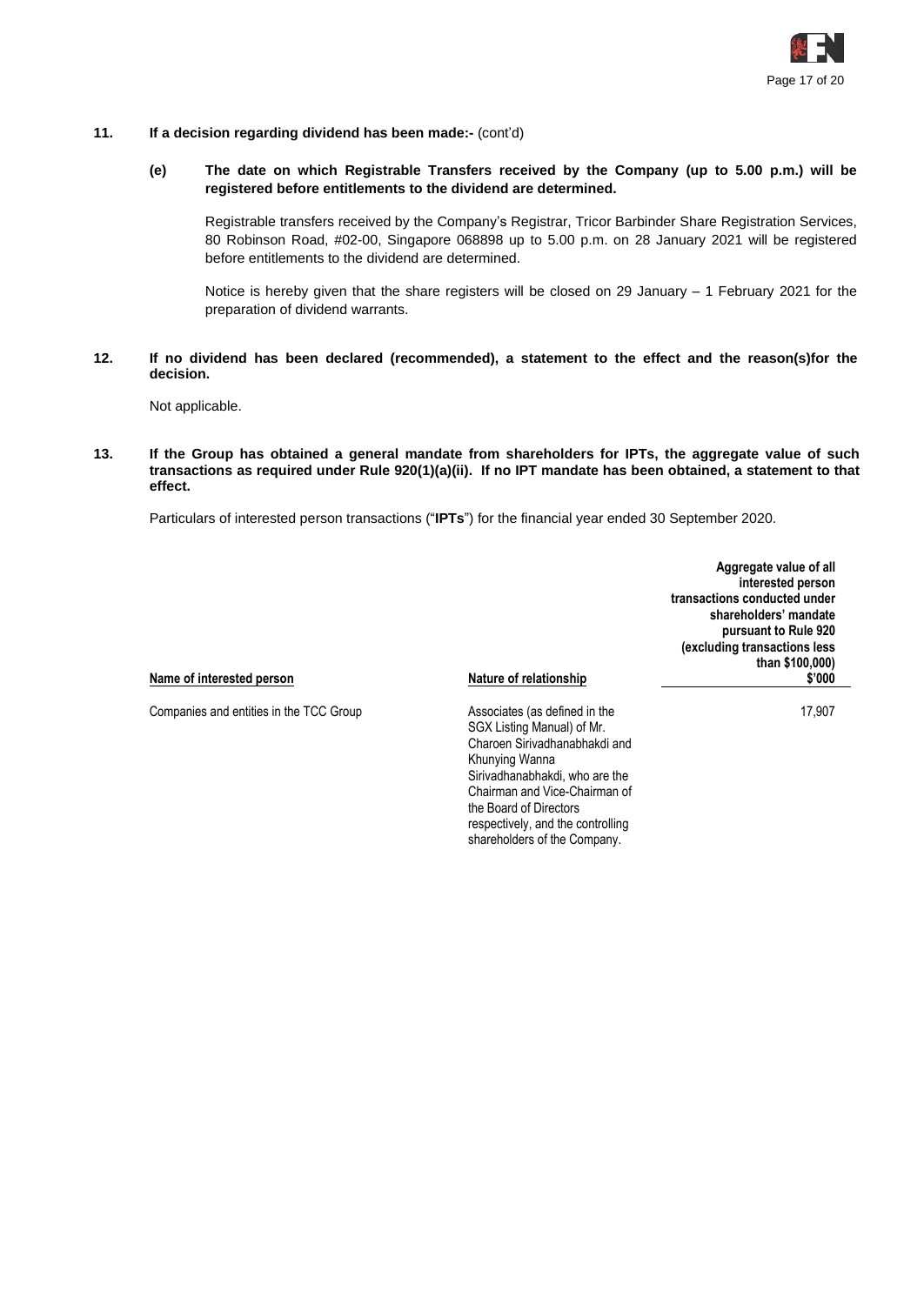

# **PART II - ADDITIONAL INFORMATION REQUIRED FOR FULL YEAR ANNOUNCEMENT**

**14. Segmented revenue and results for business or geographical segments (of the Group) in the form presented in the issuer's most recently audited annual financial statements, with comparative information for the immediately preceding year.**

# **SEGMENTAL RESULTS**

**For year ended 30 September 2020**

|                                                                                                                                                                                                                                                                                                        | <b>Beverages</b><br>\$'000                 | <b>Dairies</b><br>\$'000       | Printing &<br><b>Publishing</b><br>\$'000 | <b>Others</b><br>\$'000                 | <b>Elimination</b><br>\$'000                       | Per<br><b>Consolidated</b><br><b>Financial</b><br><b>Statements</b><br>\$'000                              |
|--------------------------------------------------------------------------------------------------------------------------------------------------------------------------------------------------------------------------------------------------------------------------------------------------------|--------------------------------------------|--------------------------------|-------------------------------------------|-----------------------------------------|----------------------------------------------------|------------------------------------------------------------------------------------------------------------|
| <b>Operating Segment</b><br>Revenue - external<br>Revenue - inter segment<br><b>Total revenue</b>                                                                                                                                                                                                      | 439,354<br>2,096<br>441.450                | 1,163,772<br>162<br>1,163,934  | 230,046<br>424<br>230,470                 | 329<br>104,086<br>104,415               | (106, 768)<br>(106, 768)                           | 1,833,501<br>1,833,501                                                                                     |
| Subsidiary companies<br>Joint venture and associated companies<br><b>PBIT</b>                                                                                                                                                                                                                          | 17,327<br>$\overline{a}$<br>17,327         | 142,781<br>120,714<br>263.495  | (10, 496)<br>(10, 496)                    | (7,613)<br>4,693<br>(2,920)             | $\overline{a}$<br>$\overline{a}$<br>$\blacksquare$ | 141,999<br>125,407<br>267,406                                                                              |
| Finance income<br>Finance cost<br>Profit before fair value adjustment, taxation and exceptional items<br>Fair value adjustment of investment properties<br>Exceptional items<br>Profit before taxation<br>Taxation<br><b>Profit after taxation</b><br>Non-controlling interests<br>Attributable profit |                                            |                                |                                           |                                         |                                                    | 2,830<br>(24, 788)<br>245.448<br>(413)<br>(621)<br>244,414<br>(36, 722)<br>207,692<br>(58, 482)<br>149,210 |
| Assets<br>Investment in joint venture and associated companies<br>Tax assets<br>Cash and bank deposits<br><b>Total assets</b>                                                                                                                                                                          | 516,143                                    | 728,999<br>2,638,523           | 275,127<br>149                            | 129,255<br>196,535                      |                                                    | 1,649,524<br>2,835,207<br>4,516<br>285,479<br>4,774,726                                                    |
| Liabilities<br>Tax liabilities<br>Borrowings<br><b>Total liabilities</b>                                                                                                                                                                                                                               | 89,192                                     | 220,489                        | 103,377                                   | 53,224                                  |                                                    | 466,282<br>74,202<br>838,589<br>1,379,073                                                                  |
| Other segment information:<br>Capital expenditure<br>Depreciation and amortisation<br>Impairment losses<br>Reversal of impairment losses                                                                                                                                                               | 53.603<br>30,064<br>73<br>101              | 52.103<br>30,967<br>117<br>108 | 17,931<br>23,791<br>360<br>55             | 874<br>3,102                            |                                                    | 124.511<br>87,924<br>550<br>264                                                                            |
| Attributable (loss)/profit before fair value adjustment and<br>exceptional items<br>Fair value adjustment of investment properties<br>Exceptional items<br>Attributable (loss)/profit                                                                                                                  | (183)<br>$\overline{\phantom{a}}$<br>(183) | 184,645<br>410<br>185,055      | (12,020)<br>(18)<br>(1,010)<br>(13,048)   | (22,045)<br>(219)<br>(350)<br>(22, 614) | ٠                                                  | 150,397<br>(237)<br>(950)<br>149,210                                                                       |

**Consolidated**

| <b>Geographical Segment</b>                          | <b>Singapore</b><br>\$'000 | Malavsia<br>\$'000 | Thailand<br>\$'000 | Vietnam<br>\$'000 | Others<br>\$'000 | <b>Financial</b><br><b>Statements</b><br>\$'000 |
|------------------------------------------------------|----------------------------|--------------------|--------------------|-------------------|------------------|-------------------------------------------------|
| Total revenue                                        | 421.353                    | 648.209            | 658.109            | 106               | 105.724          | 1.833.501                                       |
| PBIT                                                 | (4.690)                    | 37.137             | 121.635            | 119.739           | (6, 415)         | 267.406                                         |
| Non-current assets                                   | 160.409                    | 461.234            | 192.829            | 102               | 161.654          | 976.228                                         |
| Investment in joint venture and associated companies |                            | 77.257             | 119.278            | 2.638.523         | 149              | 2.835.207                                       |
| Current assets                                       | 204.190                    | 259.821            | 163.520            | 236               | 45.529           | 673.296                                         |
| Capital expenditure                                  | 24.463                     | 60.817             | 26.225             |                   | 13.004           | 124.511                                         |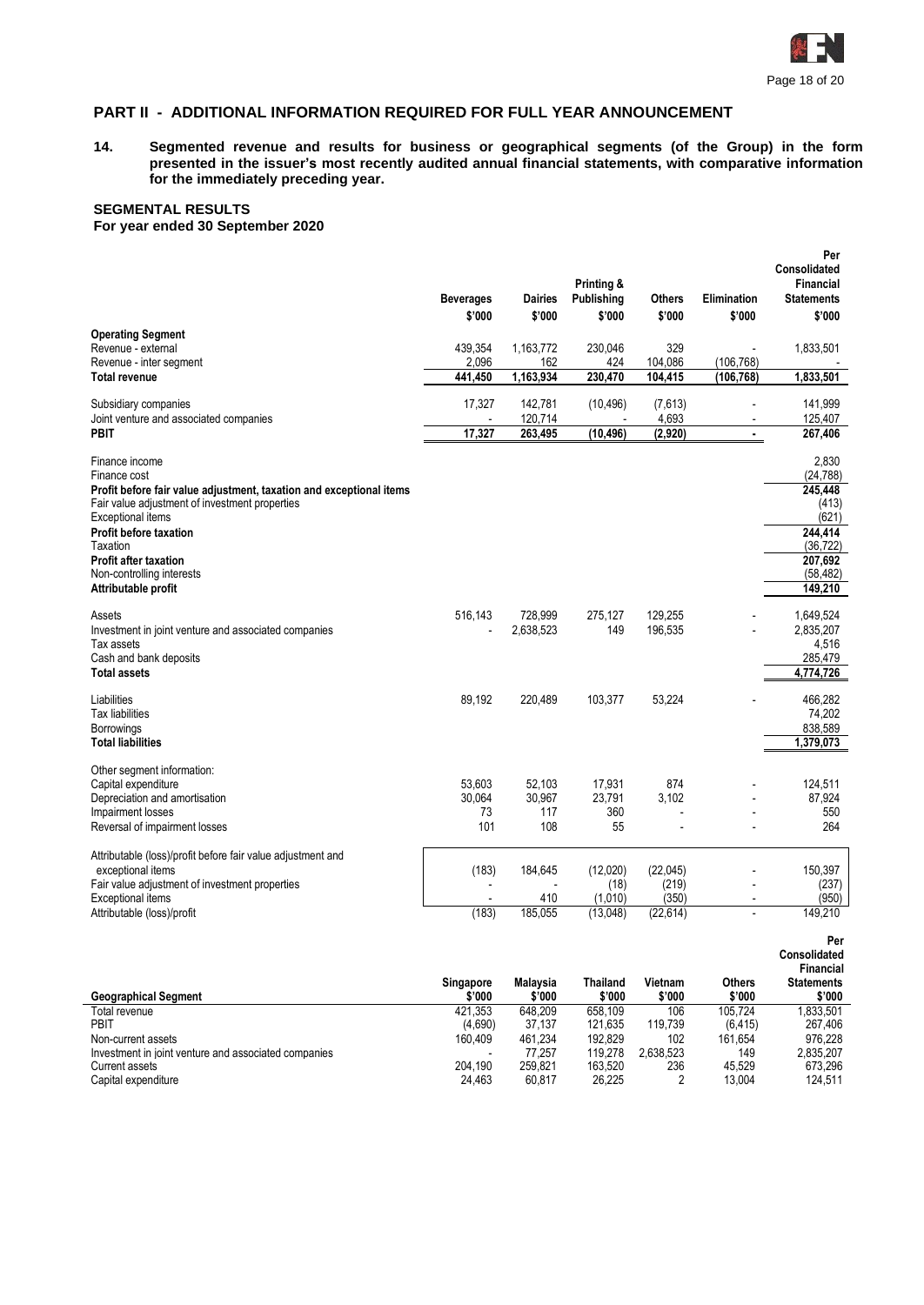

# **SEGMENTAL RESULTS**

**For year ended 30 September 2019 (restated)\***

|                                                                                                                                                                              | <b>Beverages</b><br>\$'000        | <b>Dairies</b><br>\$'000        | Printing &<br>Publishing<br>\$'000 | <b>Others</b><br>\$'000        | Elimination<br>\$'000                      | Per<br>Consolidated<br>Financial<br><b>Statements</b><br>\$'000 |
|------------------------------------------------------------------------------------------------------------------------------------------------------------------------------|-----------------------------------|---------------------------------|------------------------------------|--------------------------------|--------------------------------------------|-----------------------------------------------------------------|
| <b>Operating Segment</b><br>Revenue - external<br>Revenue - inter segment                                                                                                    | 471,288<br>3,059                  | 1,153,285<br>36                 | 277,366<br>84                      | 398<br>113,922                 | $\overline{a}$<br>(117, 101)               | 1,902,337                                                       |
| <b>Total revenue</b>                                                                                                                                                         | 474,347                           | 1,153,321                       | 277,450                            | 114,320                        | (117, 101)                                 | 1,902,337                                                       |
| Subsidiary companies<br>Joint venture and associated companies                                                                                                               | 17,189                            | 154,122<br>110,927              | 9,635<br>(365)                     | (11, 214)<br>2,934             | $\overline{\phantom{a}}$<br>$\blacksquare$ | 169,732<br>113,496                                              |
| <b>PBIT</b>                                                                                                                                                                  | 17,189                            | 265,049                         | 9,270                              | (8, 280)                       | $\blacksquare$                             | 283,228                                                         |
| Finance income<br>Finance cost<br>Profit before fair value adjustment, taxation and exceptional items<br>Fair value adjustment of investment properties<br>Exceptional items |                                   |                                 |                                    |                                |                                            | 6,968<br>(21,663)<br>268,533<br>(1,370)<br>1,106                |
| <b>Profit before taxation</b><br>Taxation<br><b>Profit after taxation</b><br>Non-controlling interests<br>Attributable profit                                                |                                   |                                 |                                    |                                |                                            | 268,269<br>(56, 140)<br>212,129<br>(59, 720)<br>152,409         |
| Assets<br>Investment in joint venture and associated companies<br>Tax assets<br>Cash and bank deposits<br><b>Total assets</b>                                                | 482,988                           | 667,626<br>2,591,097            | 271,696<br>149                     | 84,431<br>199,327              |                                            | 1,506,741<br>2,790,573<br>2,884<br>420,333<br>4,720,531         |
| Liabilities<br>Tax liabilities<br><b>Borrowings</b><br><b>Total liabilities</b>                                                                                              | 108,910                           | 222,642                         | 108,912                            | 43,373                         |                                            | 483,837<br>73,899<br>829,684<br>1,387,420                       |
| Other segment information:<br>Capital expenditure<br>Depreciation and amortisation<br>Impairment losses<br>Reversal of impairment losses                                     | 85,494<br>18,719<br>110<br>(136)  | 70,168<br>24,413<br>10<br>(219) | 17,586<br>16,916<br>89             | 2,816<br>953<br>$\overline{a}$ |                                            | 176,064<br>61,001<br>209<br>(355)                               |
| Attributable (loss)/profit before fair value adjustment and<br>exceptional items<br>Fair value adjustment of investment properties                                           | (875)<br>$\overline{\phantom{a}}$ | 181,245                         | 6,185<br>(1, 370)                  | (33,509)                       |                                            | 153,046<br>(1,370)                                              |
| <b>Exceptional items</b><br>Attributable (loss)/profit                                                                                                                       | $\overline{\phantom{a}}$<br>(875) | 566<br>181,811                  | 348<br>5,163                       | (181)<br>(33,690)              | $\blacksquare$                             | 733<br>152,409                                                  |
|                                                                                                                                                                              | Singapore                         | Malaysia                        | <b>Thailand</b>                    | Vietnam                        | <b>Others</b>                              | Per<br>Consolidated<br>Financial<br><b>Statements</b>           |
| <b>Geographical Segment</b><br>Total revenue                                                                                                                                 | \$'000<br>451,238                 | \$'000<br>708,314               | \$'000<br>649,562                  | \$'000<br>115                  | \$'000<br>93.108                           | \$'000<br>1,902,337                                             |
| PBIT                                                                                                                                                                         | 6,856                             | 51,724                          | 121,840                            | 109,185                        | (6, 377)                                   | 283,228                                                         |
| Non-current assets<br>Investment in joint venture and associated companies<br>Current assets                                                                                 | 137,221<br>168,815                | 442,809<br>76,723<br>254,376    | 167,901<br>122,604<br>153,669      | 61<br>2,591,097<br>260         | 144,291<br>149<br>37,338                   | 892,283<br>2,790,573<br>614,458                                 |

\* Restated upon the finalisation of the purchase price allocation in relation to our acquisition of Print Lab. Segmental information has been reclassified to conform with current year's presentation.

#### **15. In the review of performance, the factors leading to any material changes in contribution to turnover and earnings by the business or geographical segments.**

Current assets 168,815 254,376 153,669 260 37,338 614,458 Capital expenditure 23,039 32,003 52,649 18 68,355 176,064

Refer to No. 8.